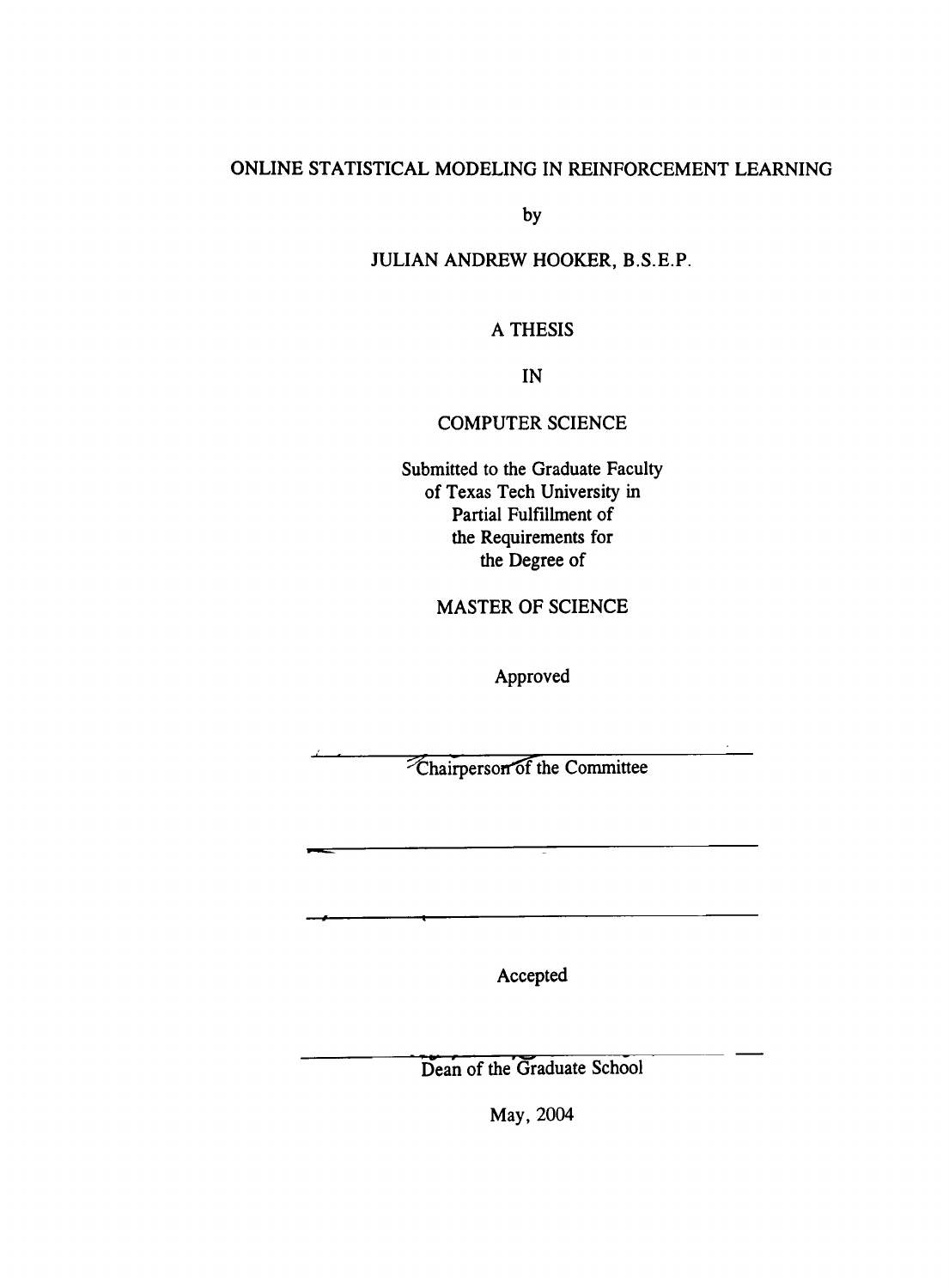### ACKNOWLEDGMENTS

There are a great deal of people who deserve thanks for me get far enough along to create this document. I will keep the list down to the truly important.

First and foremost, I would like to thank my family for the support over the years of my life. Mom, Dad, and little Amy have gotten me through a lot.

I have collected many friends over the years. In some way, each of them have helped me keep going. Specifically, I would like to thank Bill Ferguson, Heath Garner, Guy Kraemer, Gerald Pippin, Todd Quasny, Joey Severino, and Cohen Steed.

Finally, I would like to thanks Dr. Larry Pyeatt for helping me out throughout the thesis process.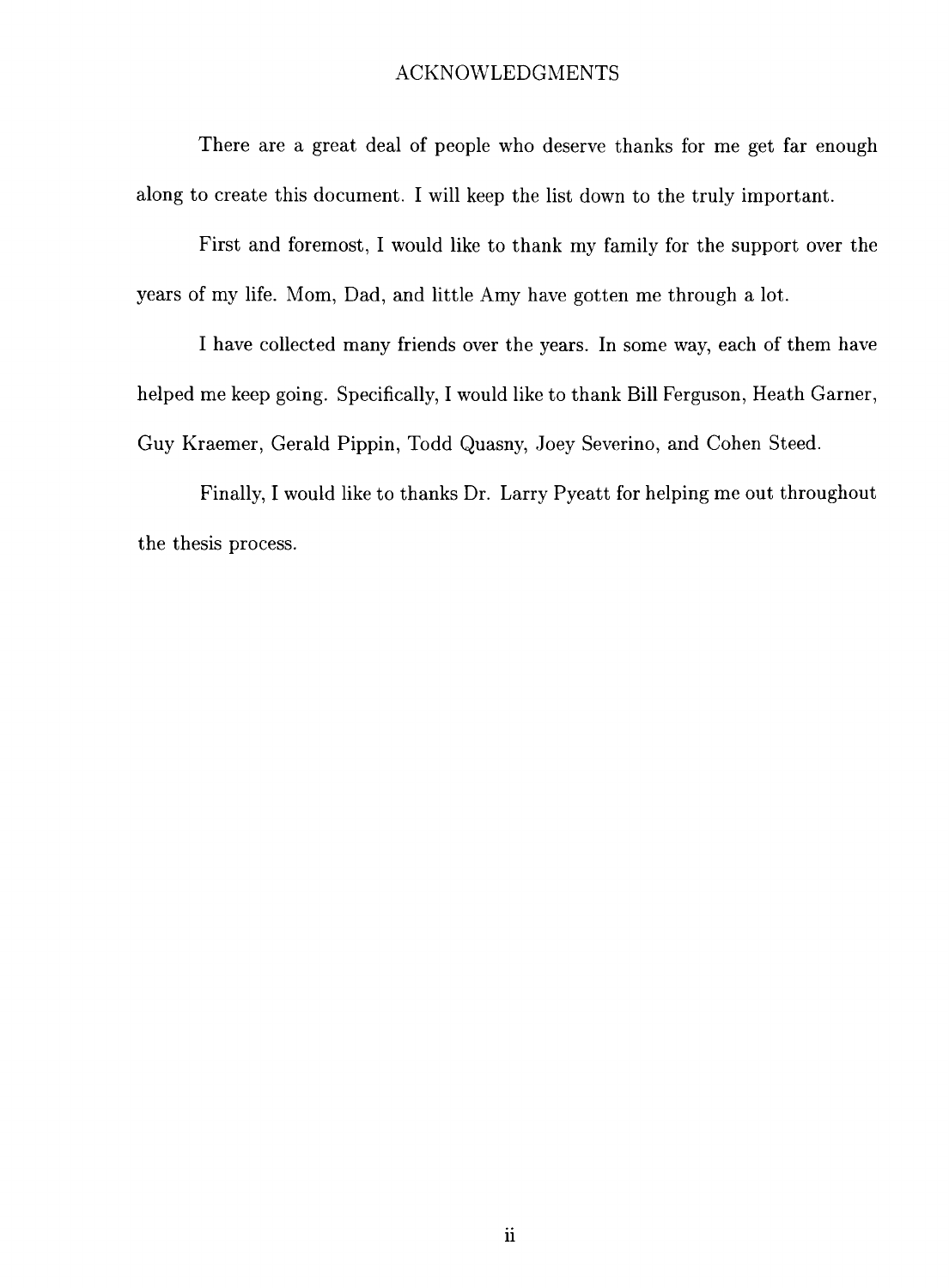# TABLE OF CONTENTS

|                |                                                                                                                                                                                                                                       | $\mathbf{ii}$  |  |  |  |
|----------------|---------------------------------------------------------------------------------------------------------------------------------------------------------------------------------------------------------------------------------------|----------------|--|--|--|
|                | .<br>The contract of the contract of the contract of the contract of the contract of the contract of the contract of<br><b>ABSTRACT</b>                                                                                               | iv             |  |  |  |
| $\mathbf{1}$   |                                                                                                                                                                                                                                       | $\mathbf{1}$   |  |  |  |
| $\overline{2}$ |                                                                                                                                                                                                                                       | $\overline{4}$ |  |  |  |
| 3              | HIDDEN MARKOV MODELS<br>$\mathbf{r}$ , and $\mathbf{r}$ , and $\mathbf{r}$ , and $\mathbf{r}$ , and $\mathbf{r}$ , and $\mathbf{r}$                                                                                                   | 6              |  |  |  |
| 4              |                                                                                                                                                                                                                                       | 10             |  |  |  |
|                | 4.1                                                                                                                                                                                                                                   | 10             |  |  |  |
|                | and the second contract of the second contract of the second contract of the second contract of the second second second second second second second second second second second second second second second second second sec<br>4.2 | 11             |  |  |  |
|                | 4.3                                                                                                                                                                                                                                   | 13             |  |  |  |
|                | $4\,4$                                                                                                                                                                                                                                | 14             |  |  |  |
|                | Q-leaning<br>4.5                                                                                                                                                                                                                      | 15             |  |  |  |
| $\overline{5}$ |                                                                                                                                                                                                                                       | 16             |  |  |  |
| 6              |                                                                                                                                                                                                                                       | 18             |  |  |  |
|                | 6.1                                                                                                                                                                                                                                   | 19             |  |  |  |
| 7              |                                                                                                                                                                                                                                       | 26             |  |  |  |
| 8              |                                                                                                                                                                                                                                       | 27             |  |  |  |
| 29             |                                                                                                                                                                                                                                       |                |  |  |  |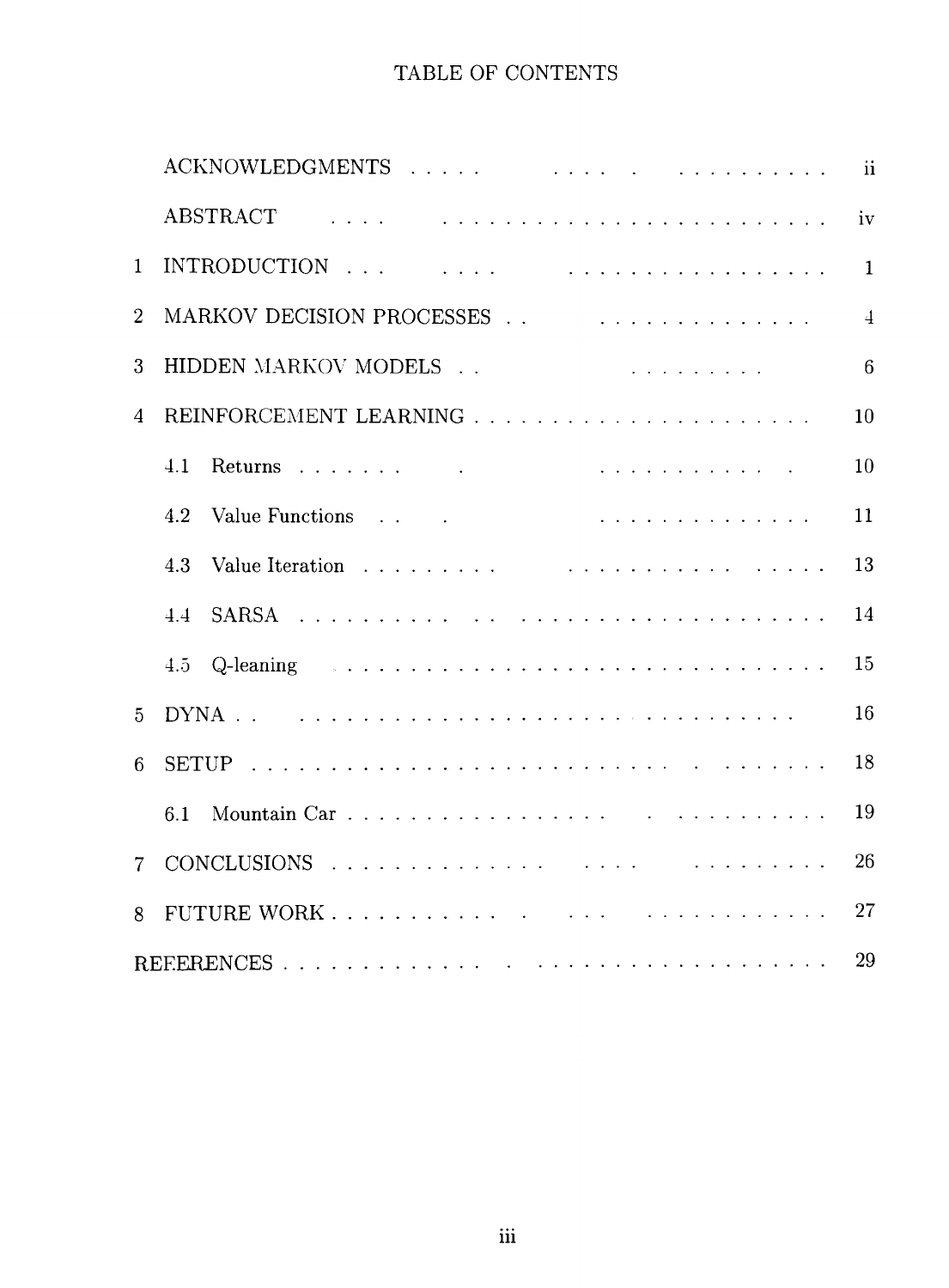### ABSTRACT

Simulation against a model can greatly improve the learning rate of Reinforcement Learning. The Dyna algorithm uses both real experience and model learning to facilitate simulation. However, the model used in Dyna is fairly limited, yet still has some desirable properties. Examination of a few different known models can help bring to light ways of improving the Dyna model. Combining ideas from what is learned about these models should allow to a greatly improved model for Reinforcement Learning simulation.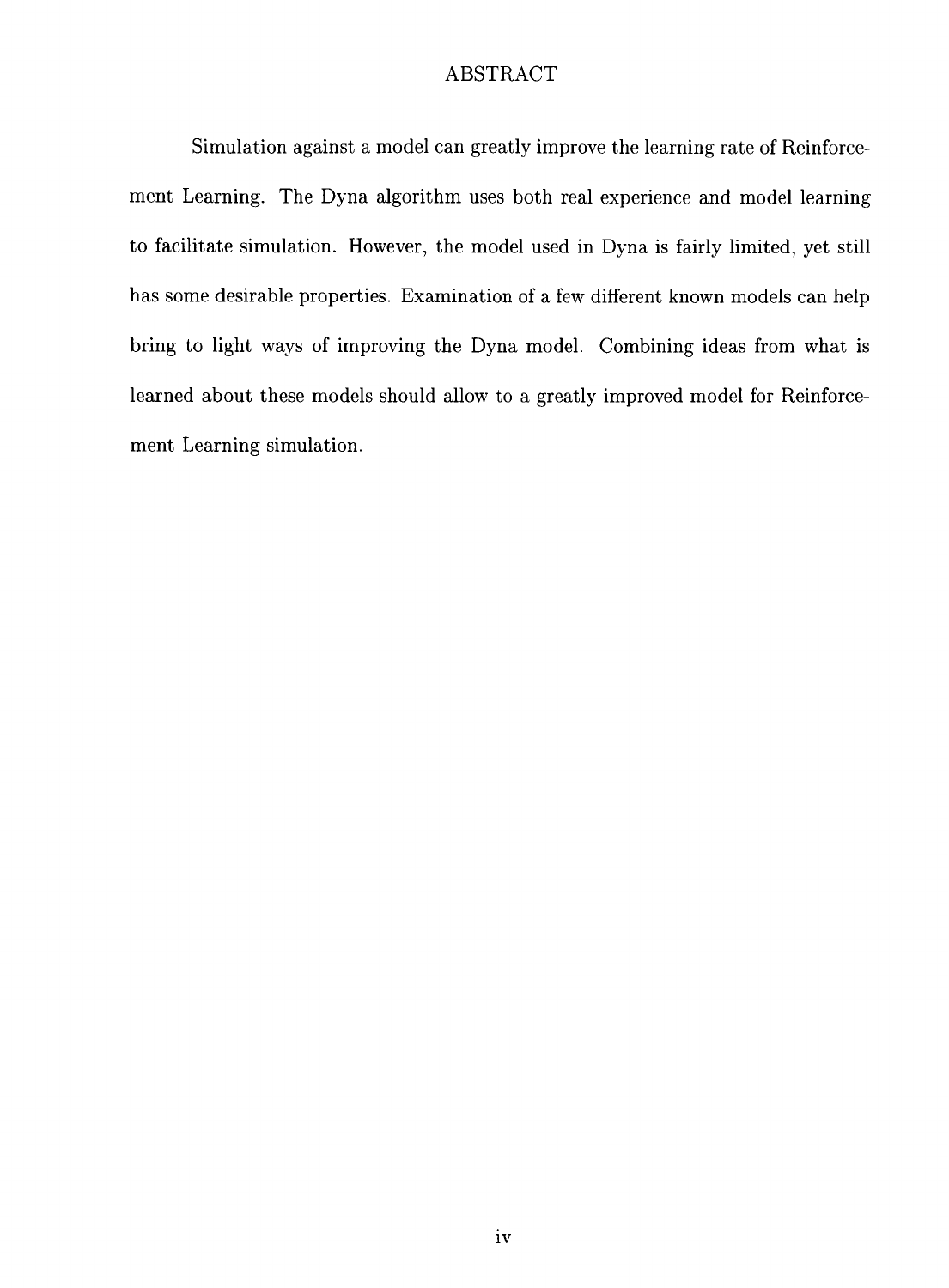# LIST OF FIGURES

| 3.1 |                                                                                                                                                                                                                                |                 |
|-----|--------------------------------------------------------------------------------------------------------------------------------------------------------------------------------------------------------------------------------|-----------------|
| 4.1 |                                                                                                                                                                                                                                | 14              |
| 4.2 |                                                                                                                                                                                                                                | 15              |
|     |                                                                                                                                                                                                                                | 15              |
| 5.1 |                                                                                                                                                                                                                                | 17 <sub>1</sub> |
| 6.1 | Framework API research and the contract of the contract of the contract of the contract of the contract of the contract of the contract of the contract of the contract of the contract of the contract of the contract of the | -19             |
| 6.2 |                                                                                                                                                                                                                                | 20              |
| 6.3 |                                                                                                                                                                                                                                | 21              |
| 6.4 |                                                                                                                                                                                                                                | 22              |
| 6.5 | Mountain Car Number of steps per episode complete                                                                                                                                                                              | 23              |
| 6.6 | Mountain Car Number of steps per episode modified                                                                                                                                                                              | 24              |
| 6.7 |                                                                                                                                                                                                                                | 24              |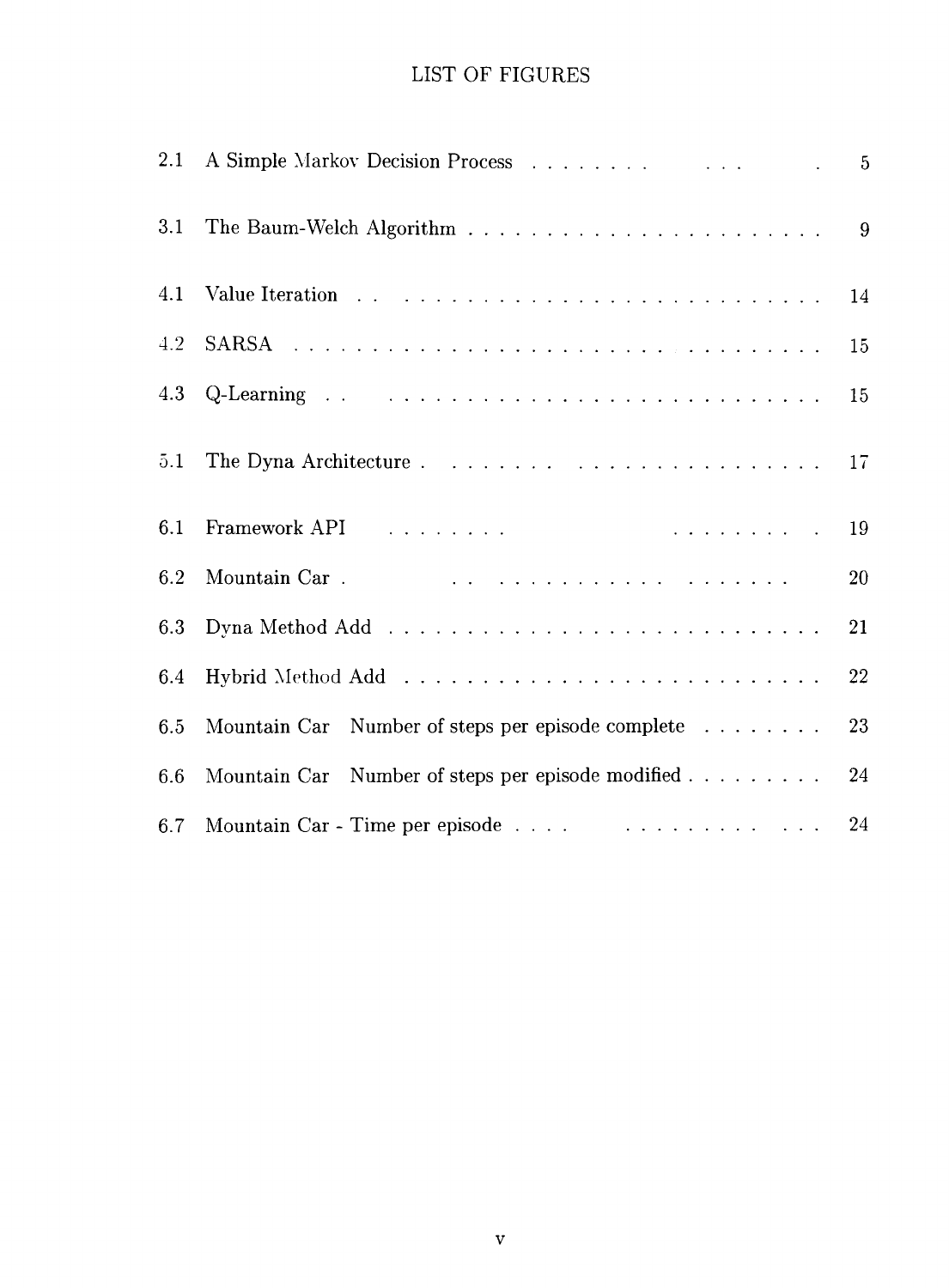### INTRODUCTION

AI (Artificial Intelligence) encompasses a wide variety of subfields (Russell and Norvig 1995). One technique, known as Reinforcement Learning (RL), evaluates reinforcements signals from the environment to learn how to accomplish its tasks. The reinforcements are used to evaluate how good or bad it is to be in a particular situation (state). RL keeps track of the expected reinforcement of each action in each situation and uses this information to perform actions to reach its goal.

There are some limitations involving RL. RL requires large amounts of time to train. RL only learns in small increments and many increments need to be taken before a RL agent can find an optimal strategy for a task. Fortunately, this training issue can be assisted by simulation against a model of the real environment. A model representation of an environment can be used to run the RL agent through the task numerous times in a small amount of execution time. Additionally, complications and damage from a physical world can be avoided with simulation. A RL agent controlling a robot does not need to physically fall down a set of stairs one hundred times to learn that it is a bad thing.

Simulation has its own set of problems as well. Simulating against a model is only useful if an accurate model is used. Models can be as abstract or exact as necessary. Constructing an exact model may be difficult and is not always necessary.

Many types of general models exist. One such model is a Markov Model.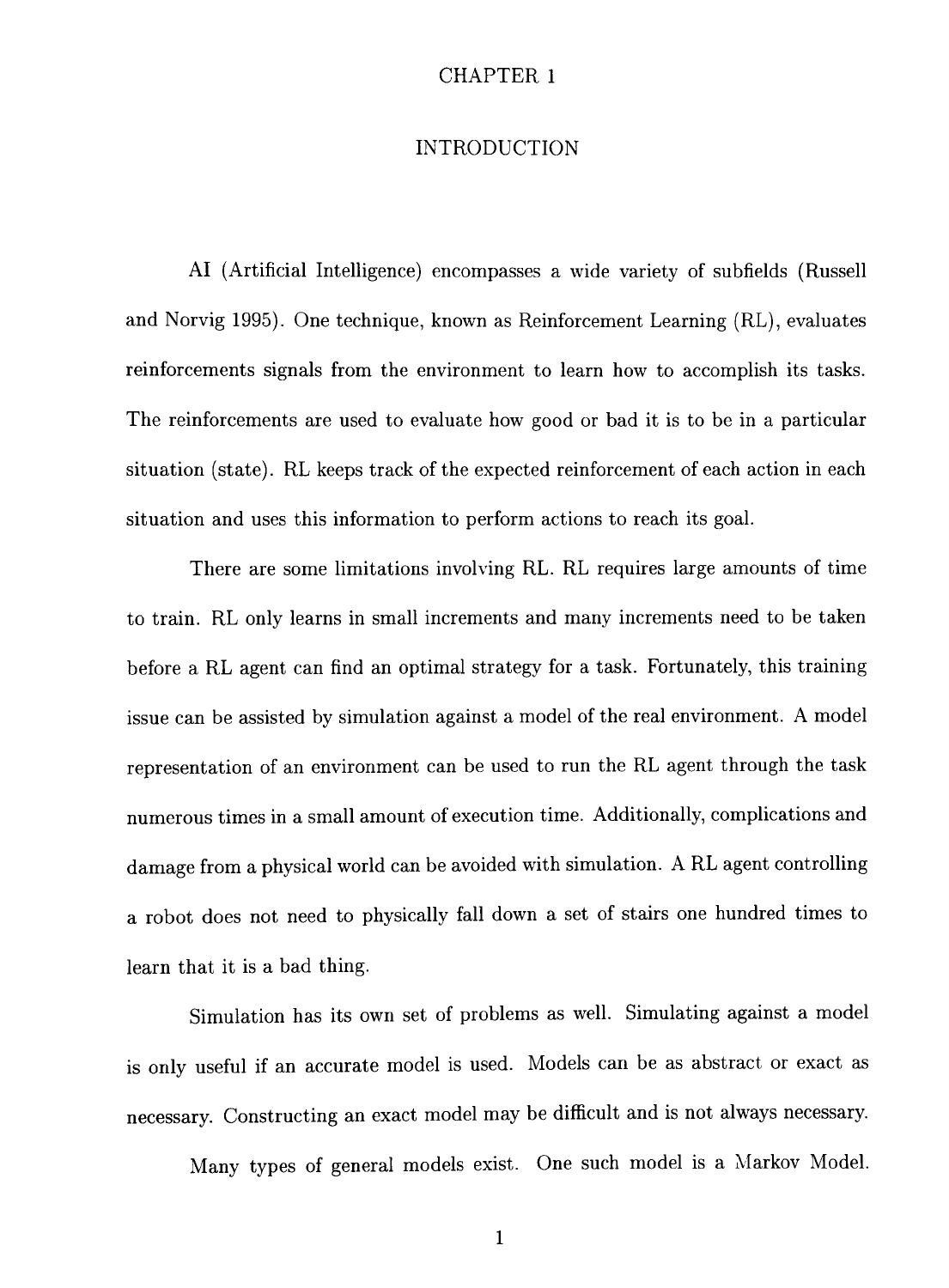Markov Models are used in Markov Decision Processes (MDPs) and are constrained by the Markov Property. They do not store information about the past and assume all the information needed to make a decision can be obtained from current information(Ronald ). Much of Reinforcement Leaning theory also assumes the Markov Property (Singh, Jaakkola, and Jordan 1994). This is another limitation of RL as many environments are not Markovian (Singh, Jaakkola, and Jordan 1994). This limitation can also be compensated for by the use of other types of models.

Hidden Markov Models (HMMs) are similar to Markov Models. However, they separate state information from what is observed from the environment. This additional information aUows HMMs to compensate for non-Markovian environments and accurately represent them (Rabiner 1989). This increased power unfortunately comes at computational cost. HMMs allow for a more robust model representation, however they are difficult to build online and computationally intensive to train.

Separation of the environment from the agent is not always desirable. Strictly simulating against a model can lead to inaccurate knowledge of the task dynamics. Some algorithms allow for the learning agent to learn from both real experience from the environment and simulated experience from the model at the same time. Dyna (Sutton 1990) is such an algorithm and can be used to significantly speed up the learning rate of a RL agent.

The goal of this work is to find a middle ground between the basic Dyna model, an MDP, and an HMM. The Dyna model, being deterministic, is too limited. Adding the ability to automatically train stochastic actions in the dynamic building of models should improve upon the Dyna model. In addition, the Hybrid model will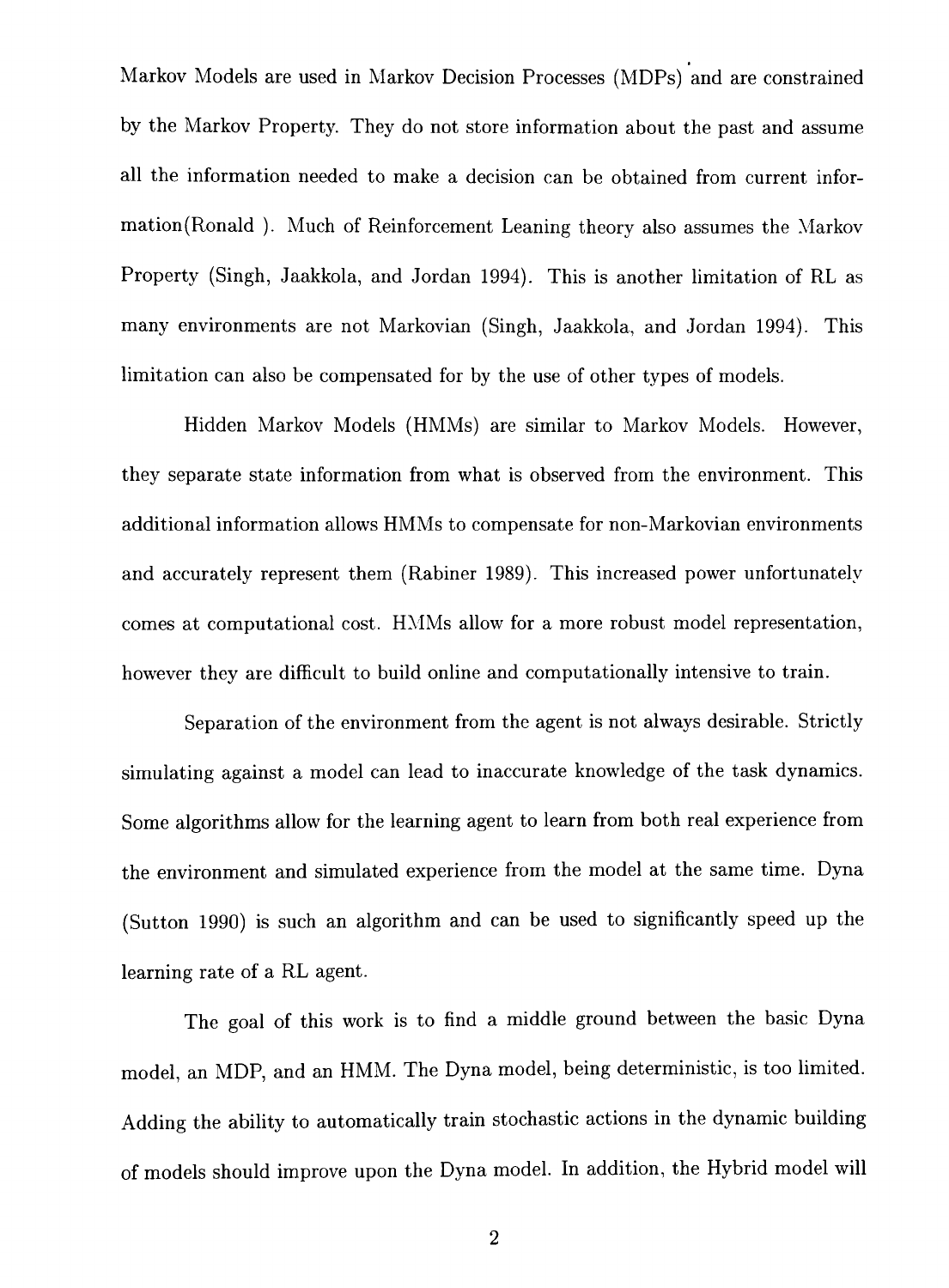work online similar to the Dyna model by not adding large amounts of computational complexity. This work wiU show a comparison against the non-model case, the basic model case, and the hybrid model case.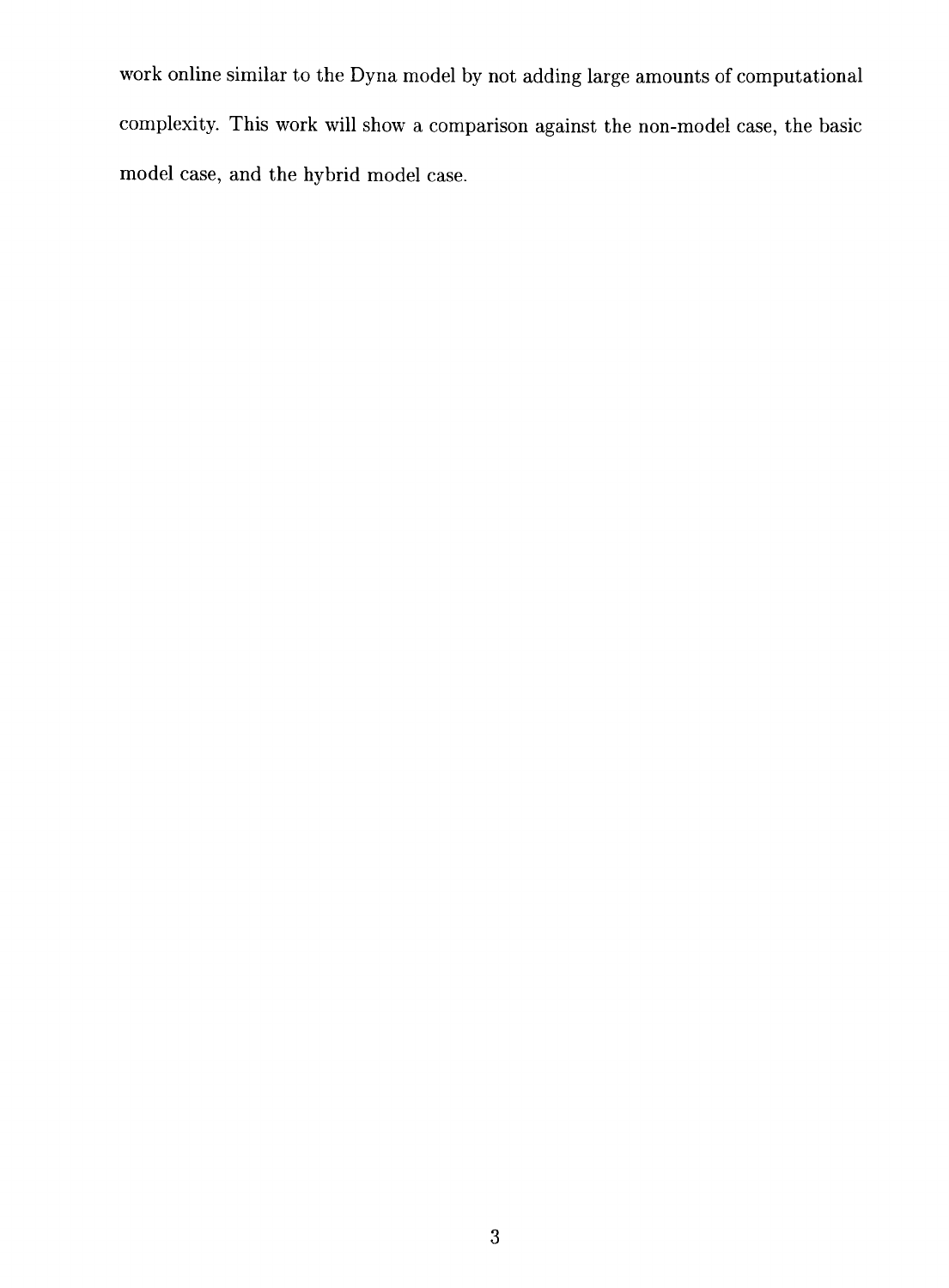### MARKOV DECISION PROCESSES

A Markov Decision Process (MDP) is a process following the Markov Property. The Markov Property states that historical information about what has happened in a process up to the current states is not needed to perform optimal actions or make optimal decisions. Information does not need to be retained from previous states to be able to make a decision in the current state. Mathematically speaking, if we have a process which is described as

$$
Pr s_{t+1} = s', r_{t+1} = r | s_t, a_t, r_t, s_{t-1}, a_{t-1}, \dots, r_1, s_0, a_0 \tag{2.1}
$$

becomes

$$
Pr s_{t+1} = s', r_{t+1} = r | s_t, a_t \tag{2.2}
$$

An MDP is defined by the following: a set of states, a set of actions, a set of transition probabilities  $(\mathcal{P}_{ss'}^a)$ , and a set of expected rewards  $(\mathcal{R}_{ss'}^a)$ . The notation  $\mathcal{P}_{ss'}^a$  means the probability of reaching state s' given s is the current state and action *a* was the action taken.

Actions from states have a percentage chance of making it to a particular state and another percentage chance to reach another state. These probabilities introduce an element of randomness to the actions taken in the MDP. This makes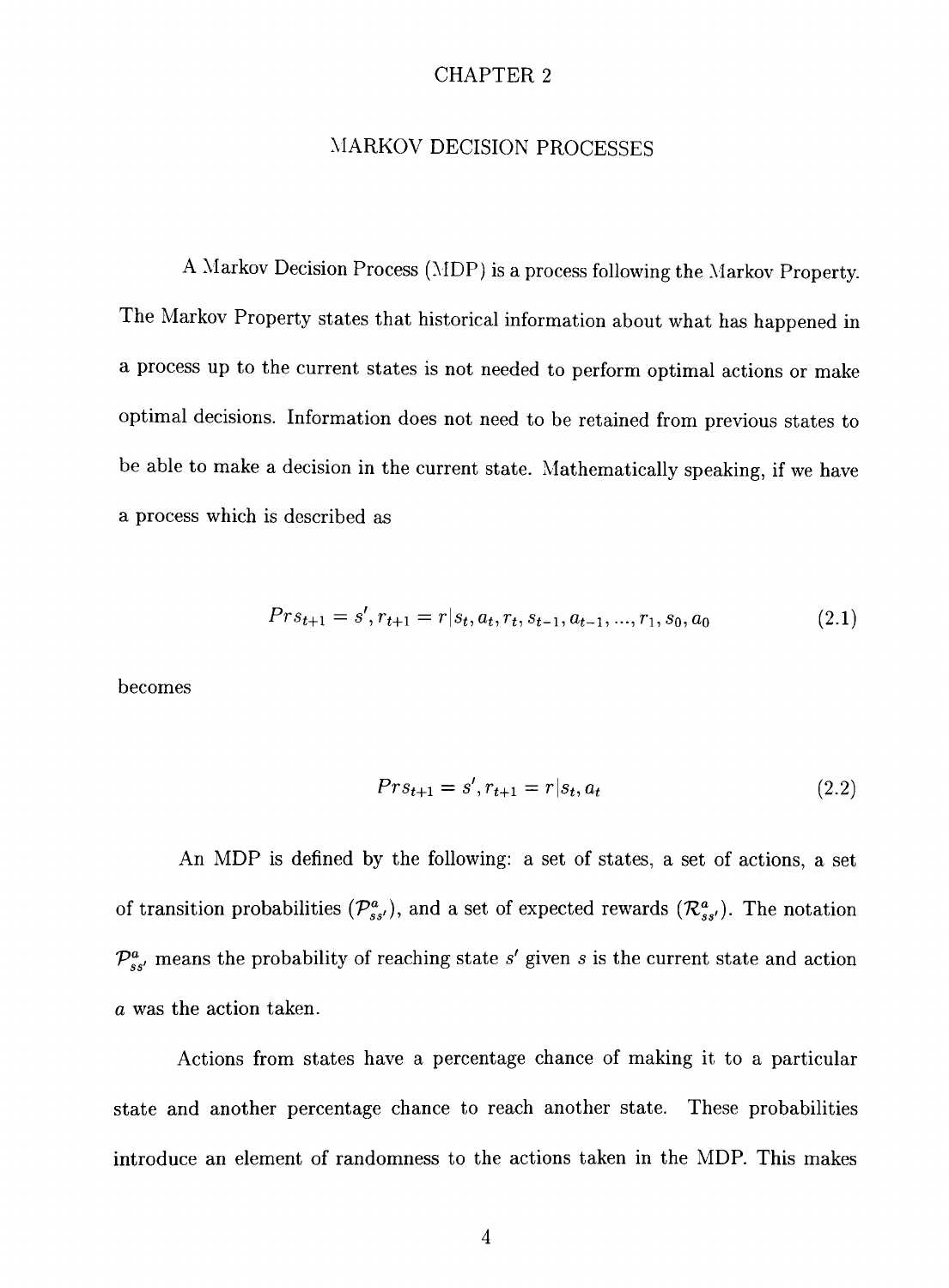

Figure 2.1: A Simple Markov Decision Process

MDPs stochastic.

The simple MDP in Figure 2.1 has three states and one action it can take. In state one the action has a 75% chance of getting to state two, but there is a 25% chance the agent will end up in state three, and so on. Also, if the agent is in state three and performs the action, the agent receives a reward of 1 if it reaches state two. It receives a reward of 0 if it reaches state one.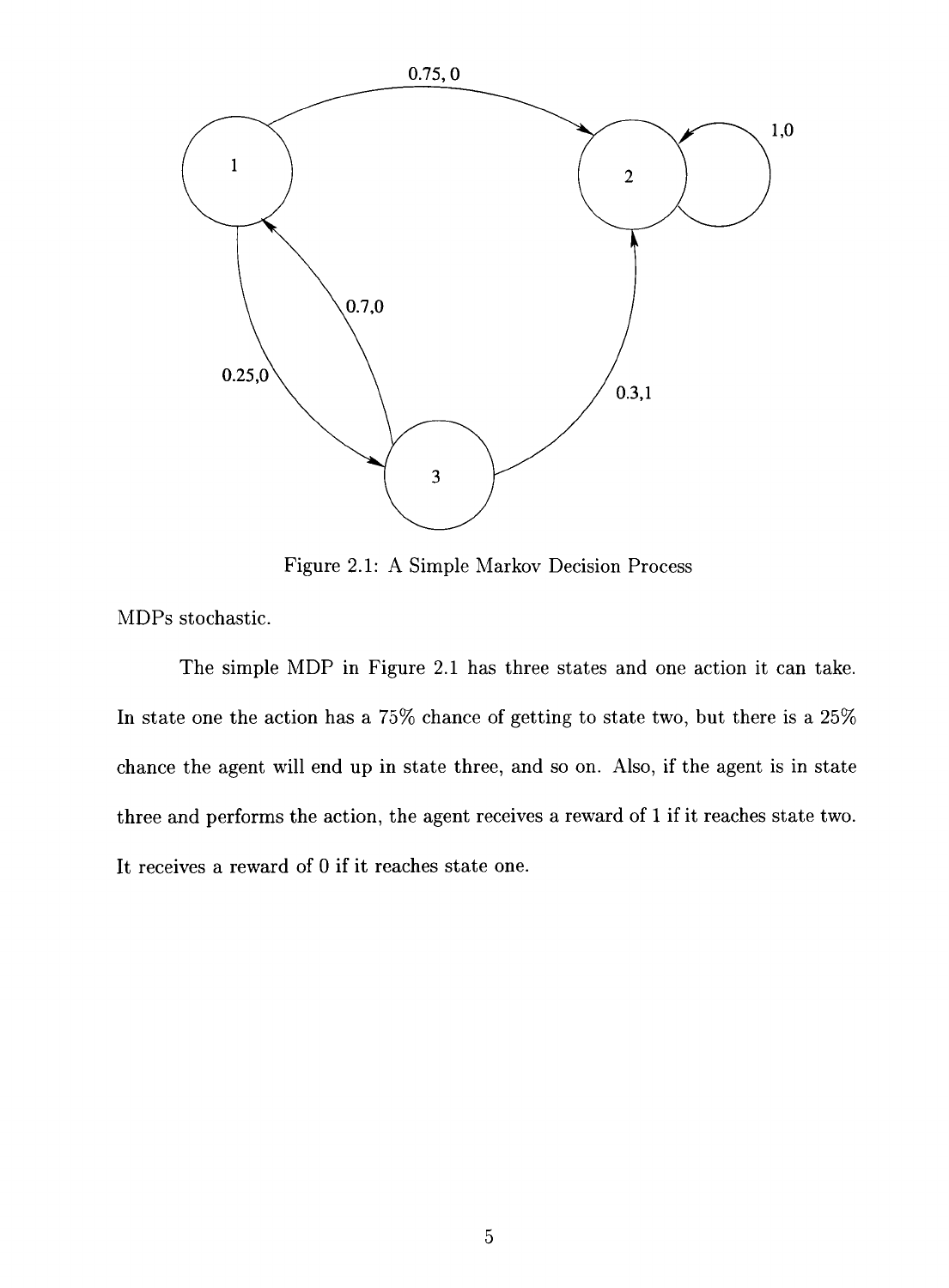### HIDDEN MARKOV MODELS

Hidden Markov Models (HMMs) extend the idea of the models in an MDP. HMMs abstract away the states from what is observed. The idea of observations is introduced. These output observations correspond to the output of the environment being modeled. Since observations are the output of the models, the actual state space is hidden within the model. HMMs are defined by several things:

Set of output observations.  $O = o_1, o_2, ..., o_M$ .

Set of states  $\Omega = 1,2,3,...,N$ .

A transition probability matrix  $A = a_{ij}$ .

An output probability matrix  $B = b_i(k)$ .

An initial state distribution  $\pi = \pi_i$ .

 $a_{ij}$ ,  $b_i(k)$ , and  $\pi$  are probabilities and must sum to one. A compact form of the specification is conveniently used based on the fact that 3 probabilities  $(A,B,\pi)$  are needed to define an HMM:

$$
\lambda = (A, B, \pi). \tag{3.1}
$$

There are three problems regarding HMMs (Rabiner 1989) but the problem of interest in this work is the learning problem, the learning problem deals with training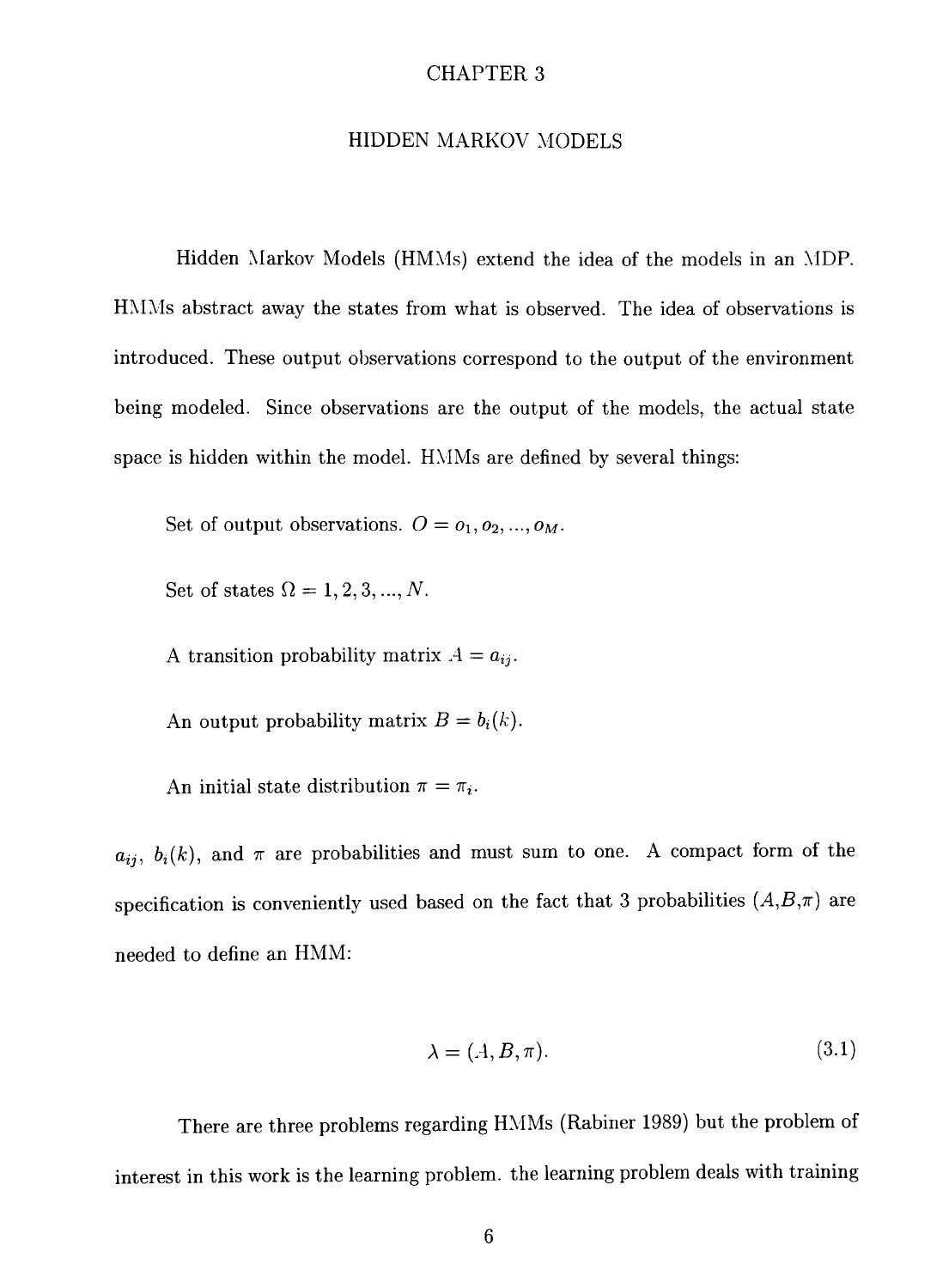the HMM based on a set of observation sequences to evaluate the model parameters. Training of the HMM can be done with the Baum-Welch algorithm.

The Baum-Welch algorithm (also known as the forward-backward algorithm) is an iterative algorithm similar to the EM algorithm (Huang, Acero, and Hon 2001) and guarantees an improvement on each iteration. Eventually, the Baum-Welch algorithm will produce a local maximum (Baum and Sell 1968). According to the EM algorithm the maximization process is equivalent to maximizing the following equation (Huang, Acero, and Hon 2001):

$$
Q(\lambda, \hat{\lambda}) = \sum_{allS} \frac{P(X, S|\lambda)}{P(X|\lambda)} \log P(X, S|\hat{\lambda})
$$
 (3.2)

where  $P(X, S|\lambda)$  can be expressed as

$$
P(X, S | \lambda) = \prod_{t=1}^{T} a_{s_{t-1}s_t} b_{s_t}(X_t)
$$
\n(3.3)

and  $\log P(X, S|\hat{\lambda}$  can be expressed as

$$
\log P(X, S|\lambda) = \sum_{t=1}^{T} \log a_{s_{t-1}s_t} + \sum_{t=1}^{T} \log b_{s_t}(X_t)
$$
\n(3.4)

Equation 3.2 can then be written as

$$
Q(\lambda, \hat{a}_i) = Q_{a_i}(\lambda, \hat{a}_i) + Q_{b_j}(\lambda, b_j)
$$
\n(3.5)

where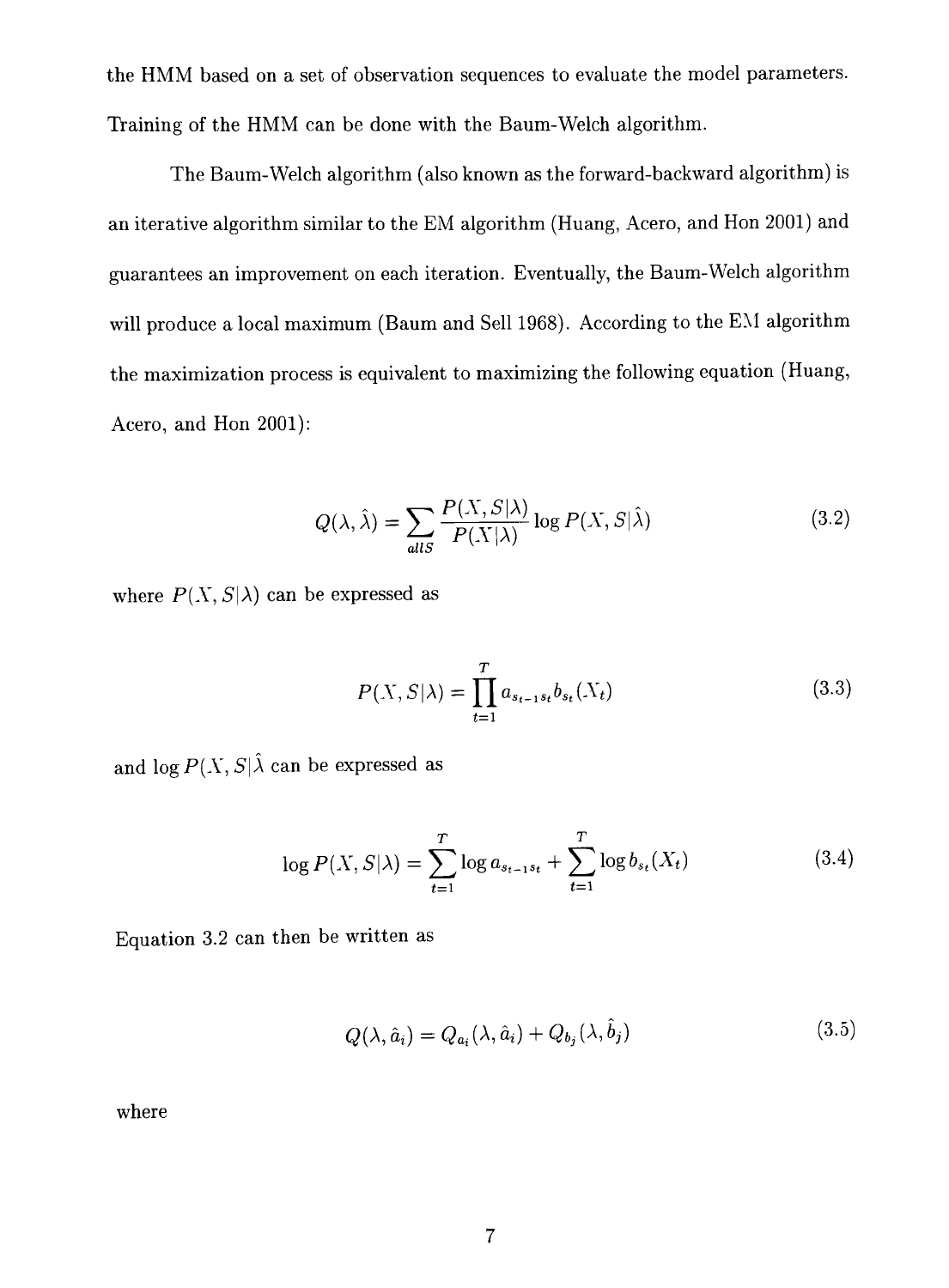$$
Q_{a_i}(\lambda, \hat{a}_i) = \sum_i \sum_j \sum_t \frac{P(X, s_{t-1} = i, s_t = j | \lambda)}{P(X | \lambda)} \log \hat{a}_{ij}
$$
(3.6)

$$
Q_{b_j}(\lambda, \hat{b}_j) = \sum_i \sum_j \sum_{t \in X_t = o_k} \frac{P(X, s_t = j | \lambda)}{P(X, \lambda)} \log \hat{b}_j(k).
$$
 (3.7)

Knowing all the probabilities must sum to one and these terms have the form

$$
F(x) = \sum_{i} y_i \log x_i \tag{3.8}
$$

where

$$
\sum_{i} x_i = 1. \tag{3.9}
$$

According to Lagrange multipliers, Equation 3.2 will achieve the maximum value at

$$
x_i = \frac{y_i}{\sum_i y_i}.\tag{3.10}
$$

And Equation 3.11 and Equation 3.12 follow

$$
\hat{a}_{ij} = \frac{\sum_{t=1}^{T} \gamma_t(i,j)}{\sum_{t=1}^{T} \sum_{k=1}^{N} \gamma_t(i,k)} \tag{3.11}
$$

$$
\hat{b}_j(k) = \frac{\sum_{t \in X_t = o_k} \sum_i \gamma(i, j)}{\sum_{t=1}^T \sum_i \gamma_t(i, j)}
$$
\n(3.12)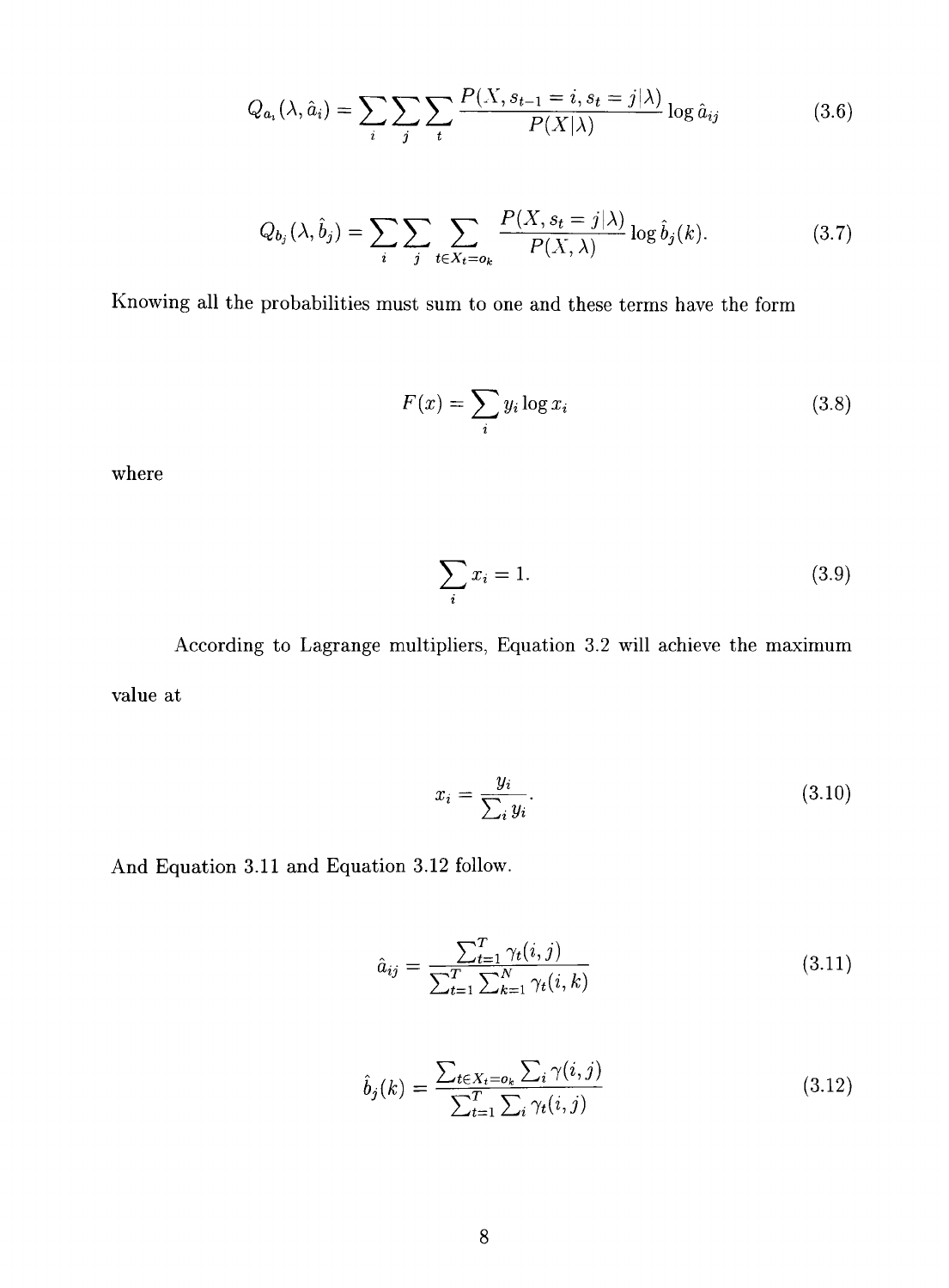Initialization, choose an initial estimate  $\hat{\lambda}$ Repeat until convergence Set  $\lambda = \hat{\lambda}$ E-Step: Compute auxiliary function  $Q(\lambda, \hat{\lambda})$  based on  $\lambda$ M-Step: Compute  $\hat{\lambda}$  according to the re-estimation equation to maximize the auxiliary Q-function

### Figure 3.1: The Baum-Welch Algorithm

These equations are used to train the model with each new set of observation sequences. The are obviously very computationally intensive with the multiple summations per term. This makes the the model hard to train in real time in an algorithm like Dyna (chapter 5). Additionally, the structure of the model is not built in real time. It needs to be known before the start of the simulation.

The algorithm for Baum-Welch is in Figure 3.1.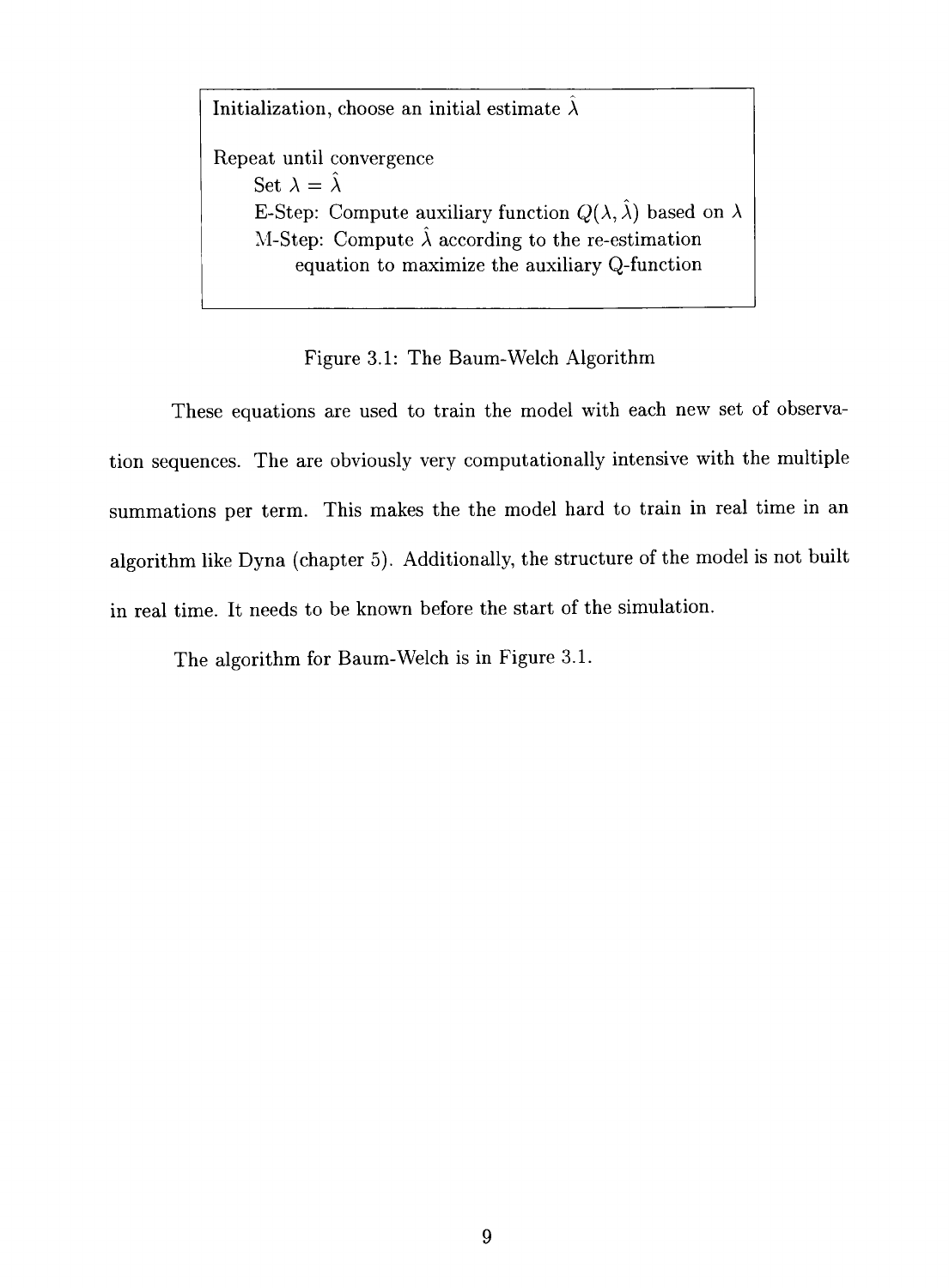#### REINFORCEMENT LEARNING

When first learning to walk, children learn via feedback from their experiences. They learn taking several steps to their parents waiting arms is a good experience (hugs, affection, candy), while falling is a bad experience (pain, injury, death). RL agents learn the same way. They take actions in their environment and evaluate that action based on feedback.

#### 4.1 Returns

Evaluation of the action can be a complicated task. Generally evaluation is based on a goal state or set of states set by the agent within a task. For each step in the task the agent evaluates each bit of feedback from the environment. Single step feedback is called a reward  $(r)$ . As the task progresses, the agent collects a series of rewards.

$$
r_{t+1} + r_{t+2} + r_{t+3} + \dots + r_T = R_T. \tag{4.1}
$$

 $R<sub>T</sub>$  is the true return on the series of rewards after step t and ending at step T. Feedback received from the environment a long time ago should not have as great a weight as feedback received the last time step. A discounting rate solves this problem. An example of this can be given by,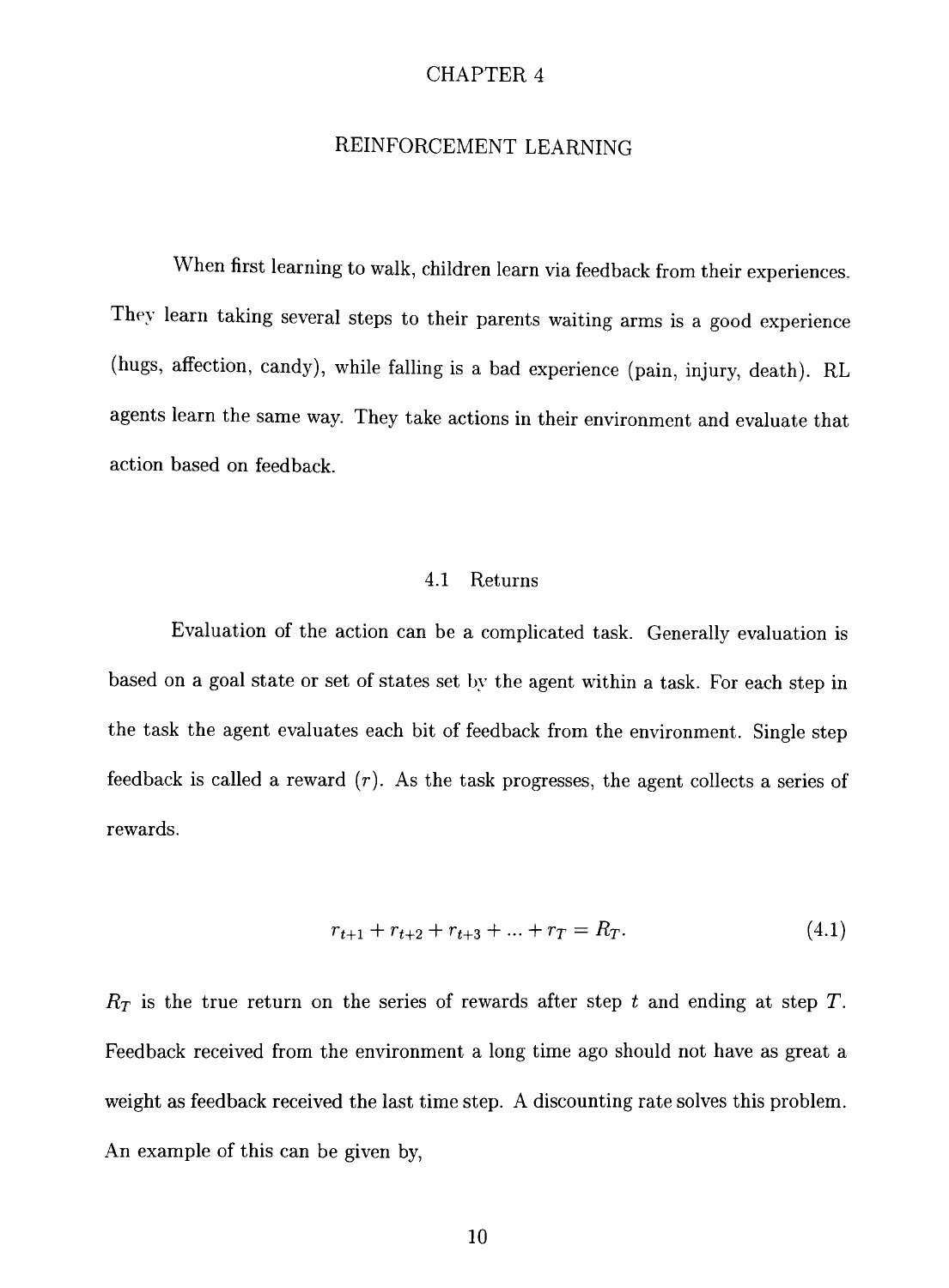$$
R_T = r_{t+1} + \gamma r_{t+2} + \gamma^2 r_{t+3} + \dots = \sum_{k=0}^{\infty} \gamma^k r_{t+k+1}.
$$
 (4.2)

where  $\gamma$  is known as the discounting rate and is  $0\leq \gamma \leq 1.$ 

There are two types of tasks: continuous and episodic. Continuous tasks continue with no known end, such as a control system to a valve which is to hold a certain value. Episodic tasks have a distinct start state and end state or states. The child's task of learning to walk starts when the child stands up and ends when the child falls or reaches its parents. A single notation can be used for both types of tasks by introducing an absorbing state in the episodic case. The absorbing state transitions only to itself and always returns a reward of zero. Now, return becomes

$$
R_t = \sum_{k=0}^{\infty} \gamma^k r_{t+k+1}.
$$
\n(4.3)

Returns are only feedback for the agent. They do not tell the agent how to behave or what actions to take. The tool used to control the behavior of the agent is a value function. Value functions keep track of states in the environment and values for those states based on rewards previously seen in those states and the value of states around them. Also, the value function knows the state transition matrix for those states.

### 4.2 Value Functions

The value function can be used to determine what action to take in a state based on the expected return for that action. This mapping of state to action is called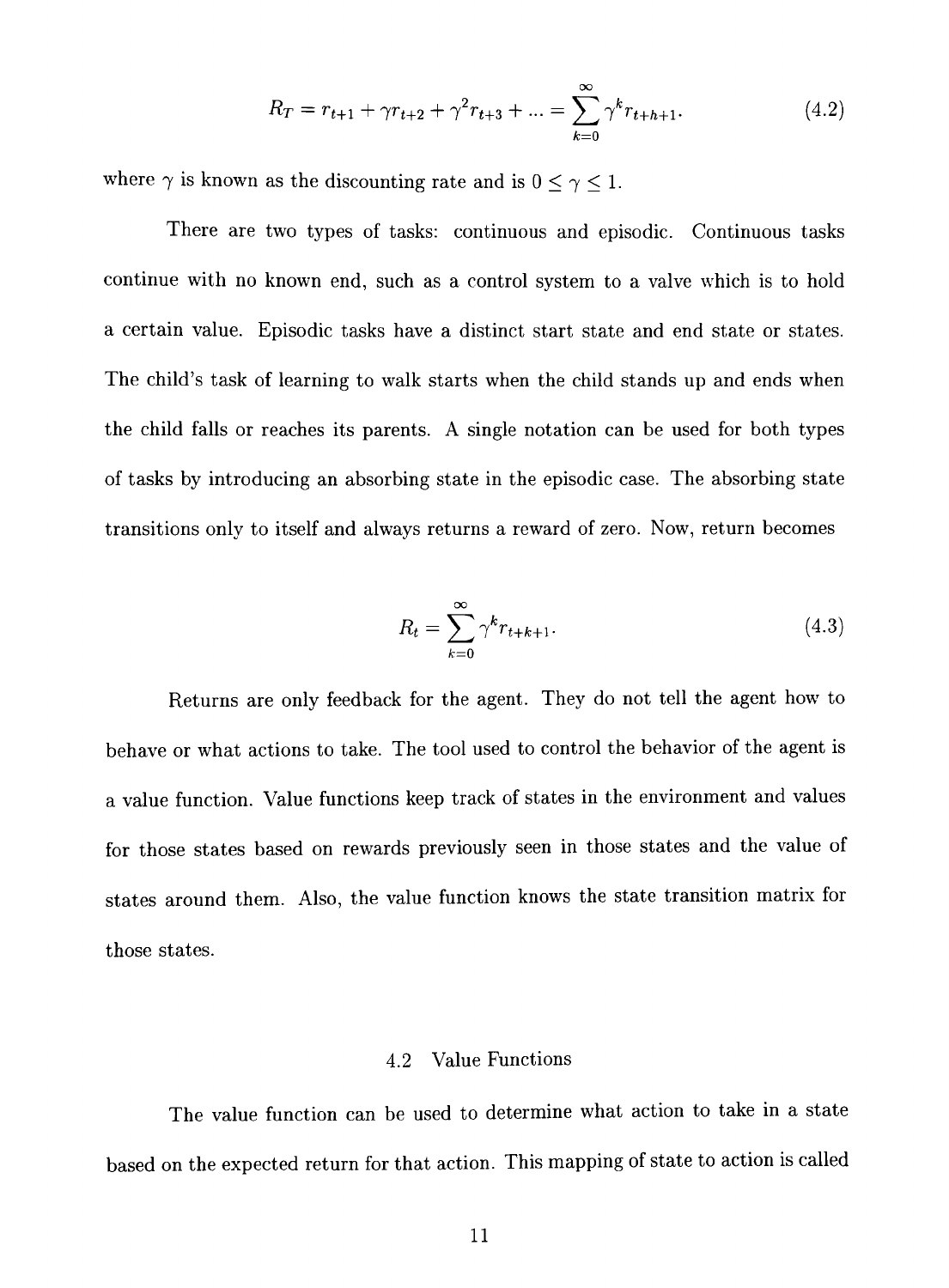the agent's policy  $(\pi)$ . This mapping of can be seen as

$$
V^{\pi}(s) = E_{\pi} \{ R_t | s_t = s \}
$$
 (4.4)

and is known as state-value function which follows policy  $\pi$ . Value functions can also be represented as action-value functions. They are similar to state-value functions but take into consideration both the state and the action in the value function

$$
Q^{\pi}(s, a) = E_{\pi} \{ R_t | s_t = s, a_t = a \}
$$
\n(4.5)

where  $Q^{\pi}(s, a)$  is known as a action-value function which follows policy  $\pi$ .

Taking into consideration the current policy, transition probabilities for actions in this state, any rewards based on those transition probabilities, and the current value of the states that could be transitioned to from this state, a value function, V, following policy,  $\pi$ , is

$$
V^{\pi}(s) = \sum_{a} \pi(s, a) \sum_{s'} \mathcal{P}_{ss'}^{a} [\mathcal{R}_{ss'}^{a} + \gamma V^{\pi}(s')] \qquad (4.6)
$$

where  $\pi(s, a)$  is the policy value for taking action *a* in state *s*,  $\mathcal{P}_{ss'}^a$  is the transition probability from state *s* to state *s'* when taking action *a*,  $\mathcal{R}_{ss'}^a$  is the reward for taking action *a* in state *s* and ending up in state  $s'$ ,  $\gamma$  is the discounting factor and  $V(s')$ is the value of state *s'.* This state-value function (Equation 4.6) is known as the Bellman equation.

Hopefully, an agent's policy will lead the agent to its goal. Ideally, the policy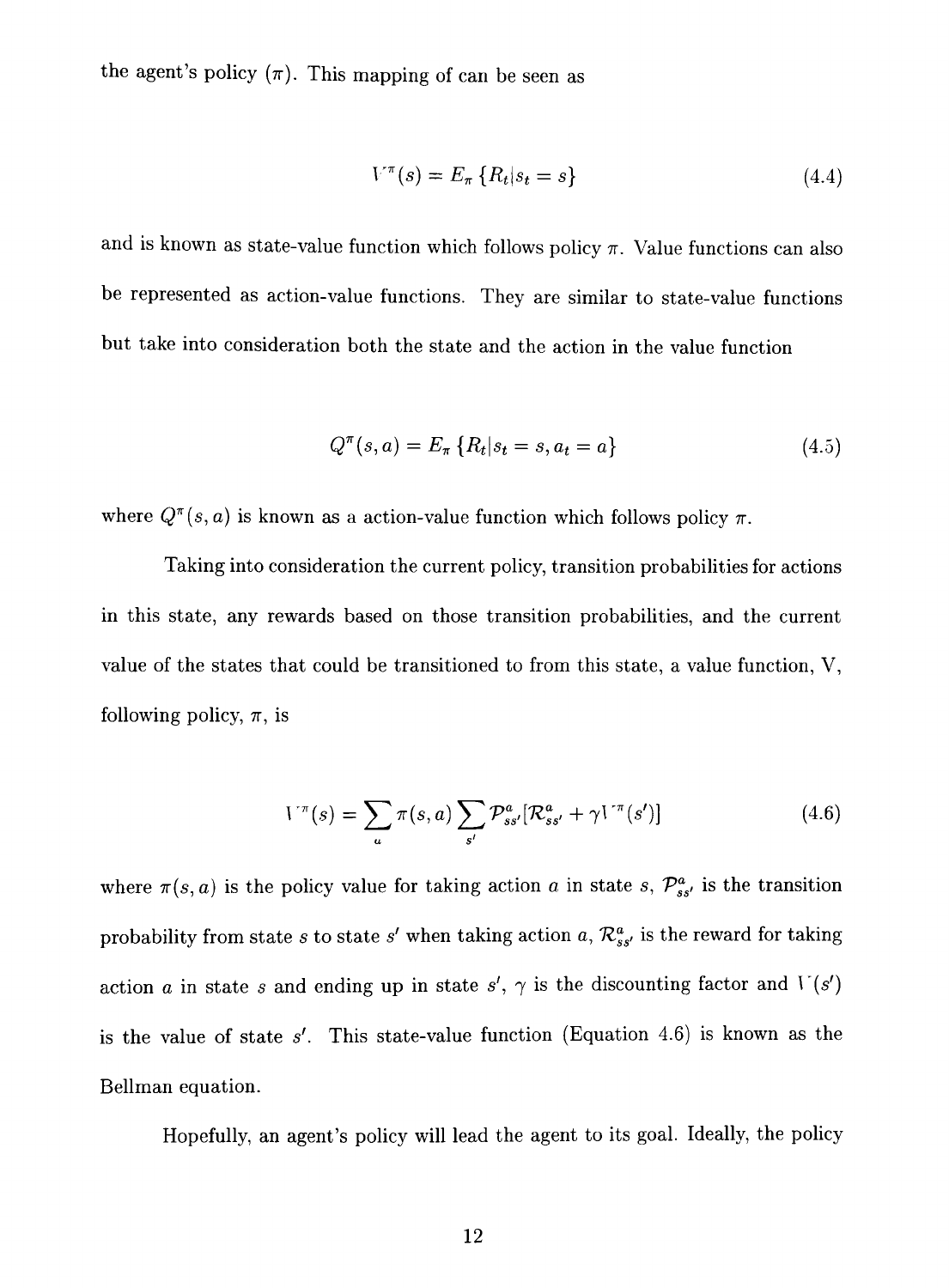will maximize its expected return. A policy which maximizes expected return is an optimal policy  $(\pi^*)$ . Since value functions map an agent's policy, an optimal policy can be found from the optimal state-value function

$$
V^*(s) = \sum_{s'} \mathcal{P}_{ss'}^a [\mathcal{R}_{ss'}^a + \gamma \max_{a'} V^*(s')] \tag{4.7}
$$

or the optimal state-action function

$$
Q^*(s, a) = \sum_{s'} \mathcal{P}_{ss'}^a [\mathcal{R}_{ss'}^a + \gamma \max_{a'} Q^*(s', a')]. \tag{4.8}
$$

An optimal policy is a greedy policy. It always follows whatever actions produce the greatest rewards. However, this is not always desirable. When learning a policy, RL agents can take random actions. This encourages exploration of the environment and helps the agent break out of local maxima. An agent which follows its policy most of the time, but chooses random actions some percentage of the time, is said to be  $\epsilon$ -greedy.

### 4.3 Value Iteration

Value iteration is the process of evaluating estimate state values based on returns. An untrained RL agent can use value iteration to calculate values in a value function. It does this through training. The agent executes a task many times until values in the value function converge to the correct values. The algorithm for value iteration is shown in Figure 4.1. Each iteration performs a one step backup of values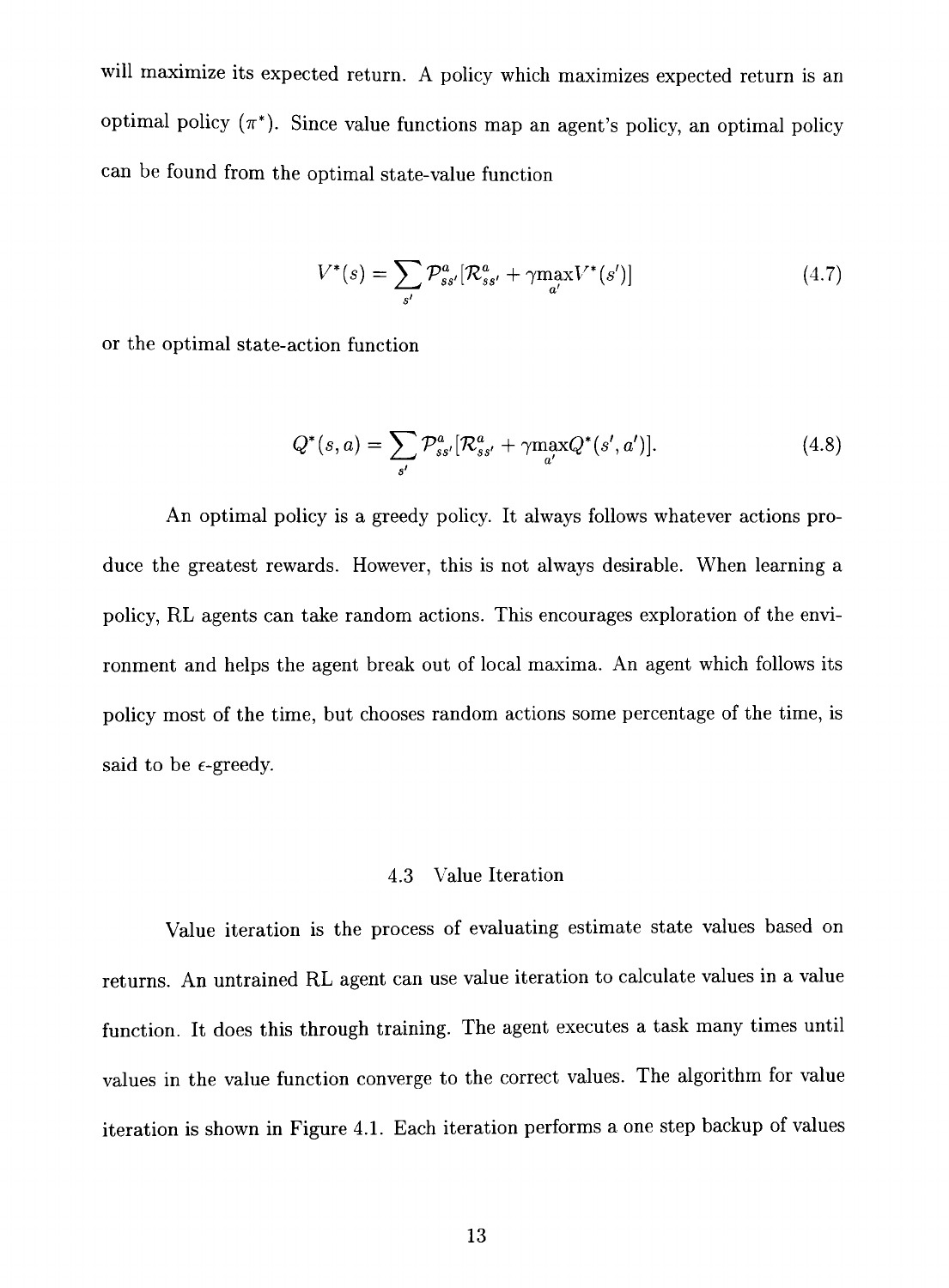Initialize V arbitrarily, e.g.,  $V(s) = 0$ , for all  $s \in S$ Repeat  $\delta \leftarrow 0$ For each  $s \in S$  $v \leftarrow V(s)$  $r(s) \leftarrow \max_{s'} \sum_{s'} \sum_{s''} [\mathcal{K}_{ss'}^* + \gamma V(s')]$  $\delta \leftarrow \max \left( \delta, \left| v-V(s) \right| \right)$ until  $\delta < \theta$  (a small positive number) Output a deterministic policy,  $\pi$ , such that  $\pi(s) = \arg \max_a \sum_{s'} \mathcal{P}^a_{ss'} [\mathcal{R}^a_{ss'} + \gamma V(s')]$ 



in the value function based on the current state  $(s)$ , states that can be transitioned to from the current state (s'), and the actions to get to those states *(a).* 

Value iteration can be either online or offline. Online value iteration updates the value function it is following, while offline value iteration updates a value function it is not using as its current policy.

Temporal difference (TD) methods are commonly used for value iteration. Two examples of TD methods are SARSA and Q-learning.

### 4.4 SARSA

SARSA is an online temporal difference method. SARSA learns an actionvalue pair as opposed to a state-value. SARSA gets its name from the quintuple of events which it uses  $(s_t, a_t, r_{t+1}, s_{t+1}, a_{t+1})$ It evaluates values for action-value pairs based on values of state-action pairs available from the current state, backing up the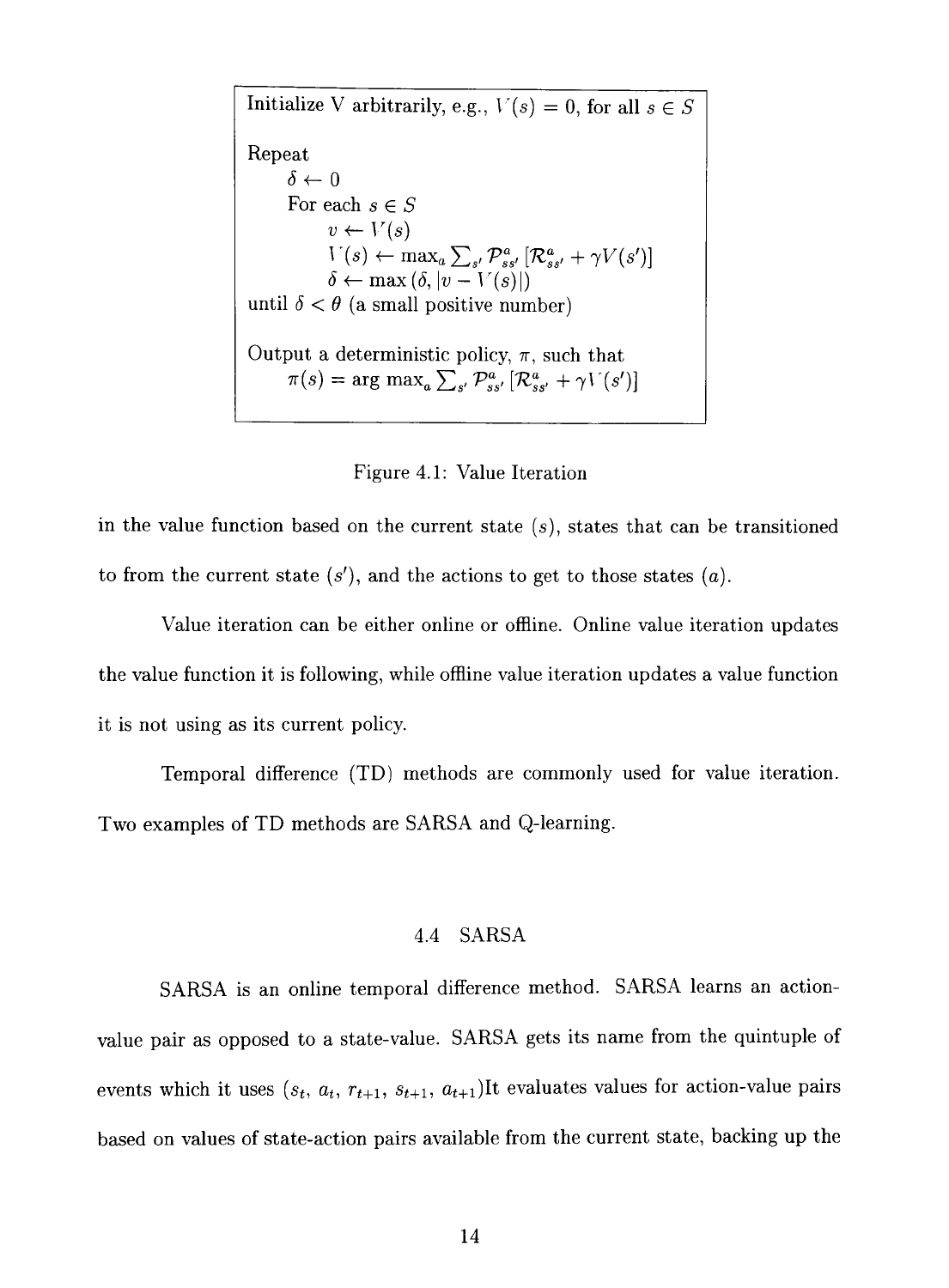Initialize *Q* (s, *a)* arbitrarily Repeat (for each episode) Initialize *s*  Choose *a* from *s* using policy derived from  $Q$  (e.g.,  $\epsilon$ -greedy) Repeat (for each step in the episode) Take action a, observe reward r, and next state *s'*  Choose  $a'$  from  $s'$  using policy derived from  $Q$  (e.g.,  $\epsilon$ -greedy)  $Q\left(s,a\right) \leftarrow Q\left(s,a\right) + \alpha\left[r + \gamma Q\left(s^{\prime},a^{\prime}\right)-Q\left(s,a\right)\right]$  $s \leftarrow s'$ ,  $a \leftarrow a'$ Until *s* is terminal

Figure 4.2: SARSA(Sutton and Barto 1998)

Initialize *Q {s,a)* arbitrarily Repeat (for each episode) Initialize *s*  Repeat (for each step in the episode) Choose *a* from *s* using policy derived from  $Q$  (e.g.,  $\epsilon$ -greedy) Take action *a,* observe reward r, and next state *s'*   $Q(s, a) \leftarrow Q(s, a) + \alpha \left[ r + \gamma \max_{a'} Q(s', a') - Q(s, a) \right]$  $s \leftarrow s'$ Until *s* is terminal

Figure 4.3: Q-Learning (Sutton and Barto 1998)

value of future state-action pairs to the current state-action. SARSA is guaranteed to produce an optimal policy. Figure 4.2 is the SARSA algorithm.

### 4.5 Q-leaning

Q-learning is an off-policy temporal difference method. Q-learning also uses state-action values  $(Q(s, a))$  and is guaranteed to find  $Q^*$  regardless of the policy being followed. The algorithm for Q-learning is shown in Figure 4.3.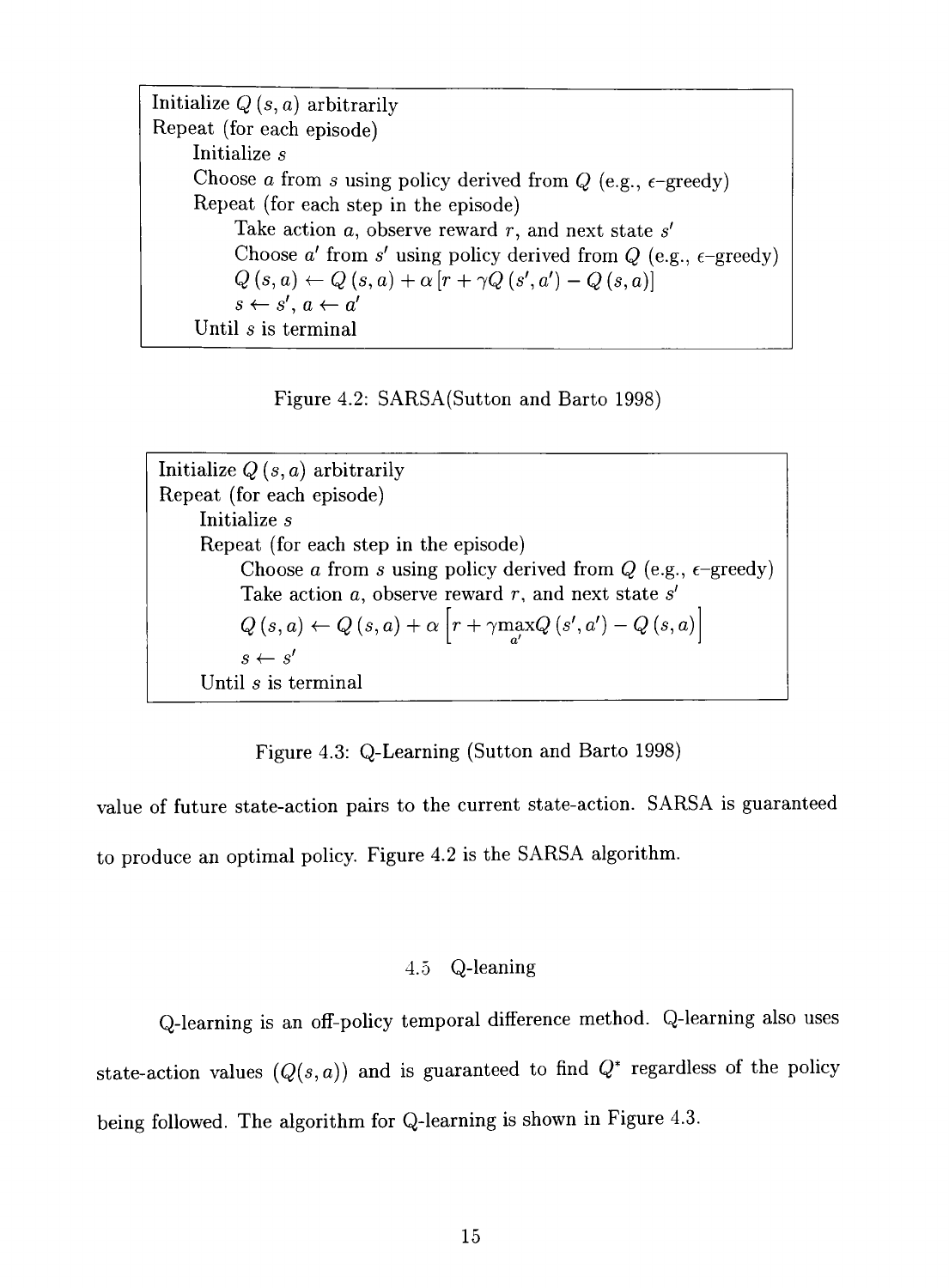#### DYNA

There are four major parts to the Dyna algorithm: evaluation (value function), policy, environment, and the model. The value function is the reinforcement learning value function discussed earlier. Policy is the set of actions taken based on the value function. The environment is the task the agent is trying to solve. The model is an internal representation of the environment.

Dyna allows a Reinforcement Learning agent to learn from both real experience and simulate from a model in the same way. Value iteration uses both the real experience and simulation to find a policy.

Dyna first allows the agent to evaluate new value function values based on real experience with the environment. Then, Dyna adds the experience to a model which represents direct experience with the world. This model is then simulated against, using value iteration to produce a more and more accurate value function representing the environment as seen to that point. Each simulation step simulates random occurrences in the model. The algorithm continues to gather real experience, add it to the model to increase its accuracy, and then simulate the agent against the model to increase the accuracy of the value function. Policies evaluated from value function converge to optimal much more quickly, especially in environments which change slowly. The Dyna algorithm is shown in Figure 5.1.

As stated above, Dyna dynamically builds its model based on real experience.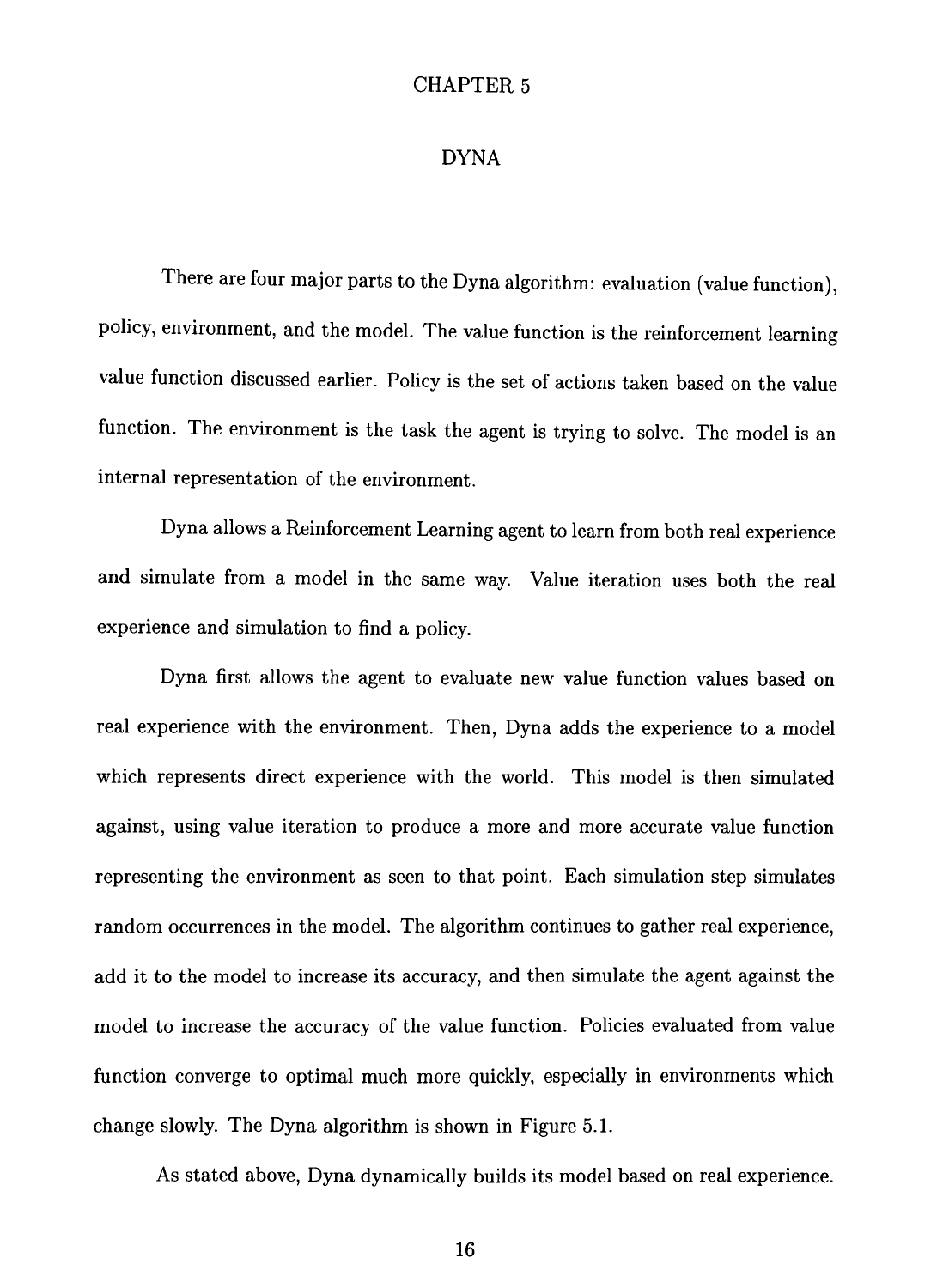Initialize  $Q(s, a)$  and  $Model(s, a)$  for all  $s \in \mathcal{A}(s)$ Do forever: (a)  $s \leftarrow$  current (nonterminal) state (b)  $a \leftarrow \epsilon$ -greedy(s,Q) (c) Execute action  $a$ ; observer resultant state,  $s'$  and reward,  $r'$  $(Q(s, a) \leftarrow Q(s, a) + \alpha [r + \gamma max_{a'}Q(s', a') = Q(s, a)]$ (e)  $Model(s, a) \leftarrow s', r$  (assuming deterministic environment) (f) Repeat *N times:*   $s \leftarrow$  random previously observed state *s <—* random action previously taken in *s*   $s', r \leftarrow Model(s, a)$  $Q(s, a) \leftarrow Q(s, a) + \alpha [r + \gamma max_{a'} Q(s', a') = Q(s, a)]$ 

Figure 5.1: The Dyna Architecture (Sutton and Barto 1998)

However this model is limited by the fact that the model needs to be deterministic (Sutton and Barto 1998). A deterministic model means that an action in state *s*  will always transition to state s'. There is no randomness in the transitions of a deterministic model. This makes the Dyna model less robust then other stochastic (or non-deterministic) models such as Markov Models (Chapter 2) and Hidden Markov Models (Chapter 3) which can model random transitions within the environment.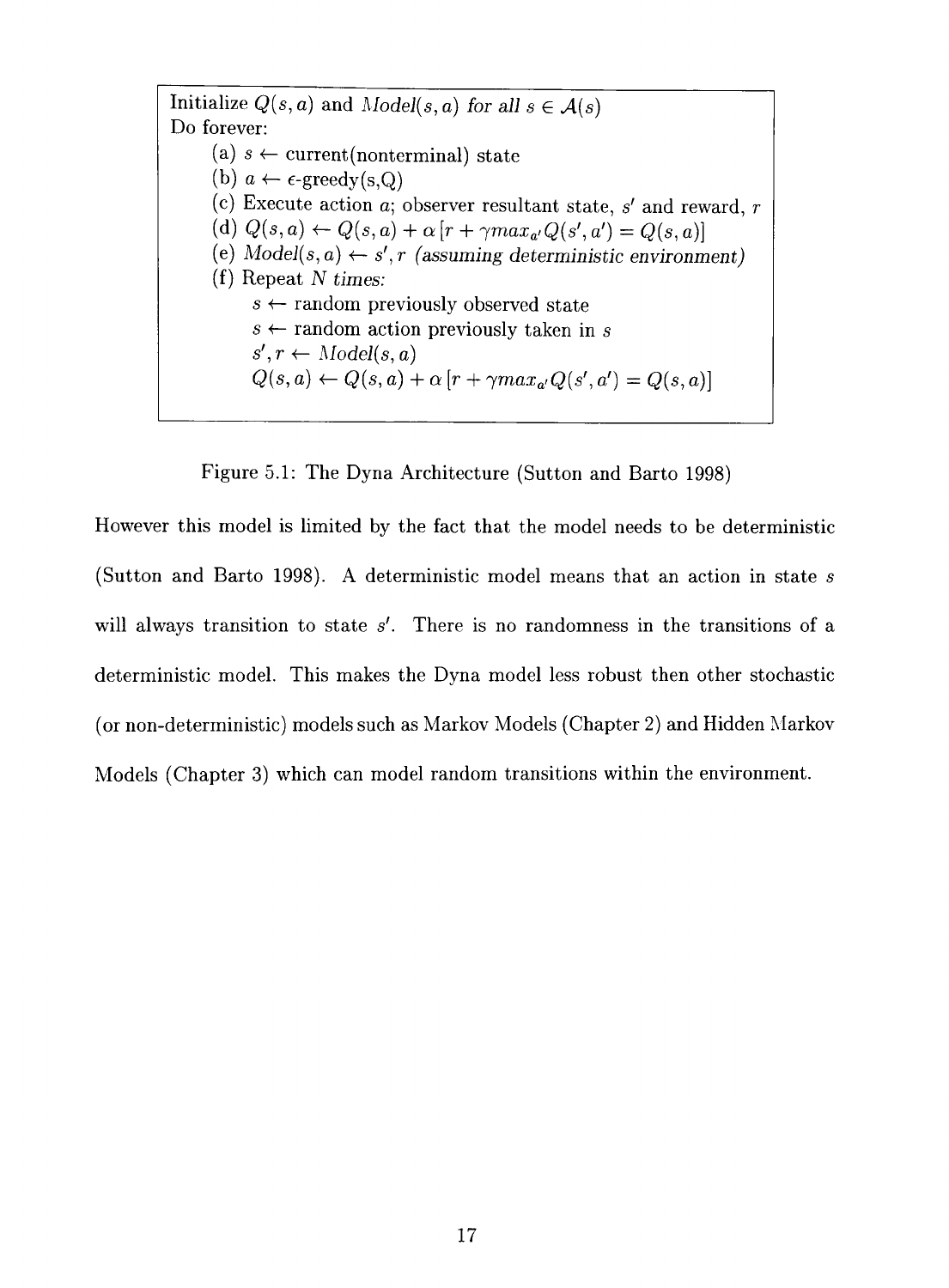#### SETUP

The setup used is a close adaptation of the Dyna architecture. An object oriented framework is used to produce high reuse of code and allow another layer of abstraction for the various pieces. A trial using the framework only needs 3 pieces: the environment, the model, and the agent. The framework works in such a way so each piece can be used and substituted without need to change or substitute the other pieces.

The three classes (environment, model, agent) have a set of methods which must be implemented. These methods are defined by the framework and ultimately used by it to run each trial.

The environment class implements the task. The environment is self contained and only interacts with any of the other classes through a read-only method. The environment keeps track of everything internally, including the current state of the trial. Outside factors are not allowed to change the environment. There is only one exception, the reset method is used each time a new trial runs.

The agent only takes input and returns actions. Internally, the agent is responsible for evaluating the value function and returning actions based on values in the value function. The agent implementation is open to the implementer.

The model is a representation of the environment. It can take new information as input to add to the current model. It should not have a notion of a current state,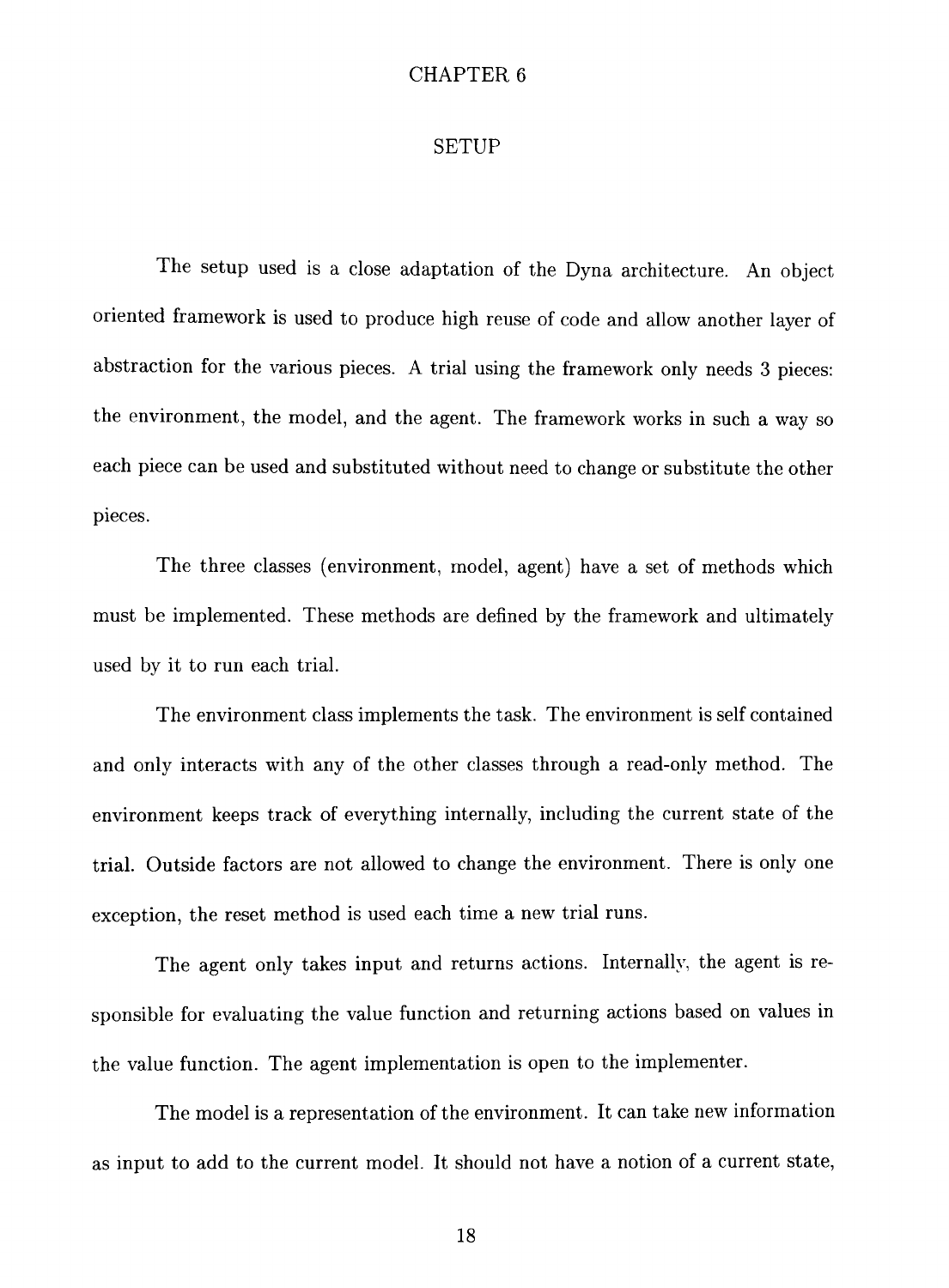```
Environment: 
    takeAction(Action, State) returns (Reward) 
Agent: 
    get Action (State) returns (Action) 
    update(InitialState, Action, FinalState, Reward) 
Model: 
    add(InitialState, Action, FinalState, Reward) 
    getRandomState() returns (State) 
    getRandomAction(State) return (Action) 
    takeAction(InitialState, Action, FinalState) return (Reward) 
AU: 
    reset() returns to the initial conditions
```
#### Figure 6.1: Framework API

because it should be able to approximate the environment at any random point in the simulation (Chapter 5). Since implementation of the model is done in a separate class, it can be as exact or approximate to the environment as needed. The framework API is shown in Figure 6.1.

One function (main) calls all of these different pieces through calls to these methods. Other methods and classes can exist, but at least these methods must be publicly exposed.

### 6.1 Mountain Car

Mountain car is a classic problem in reinforcement learning. A car at the bottom of a valley is to get to the top of one of the hills around it. Unfortunately, at the maximum velocity the car can achieve, gravity still prevents the car from making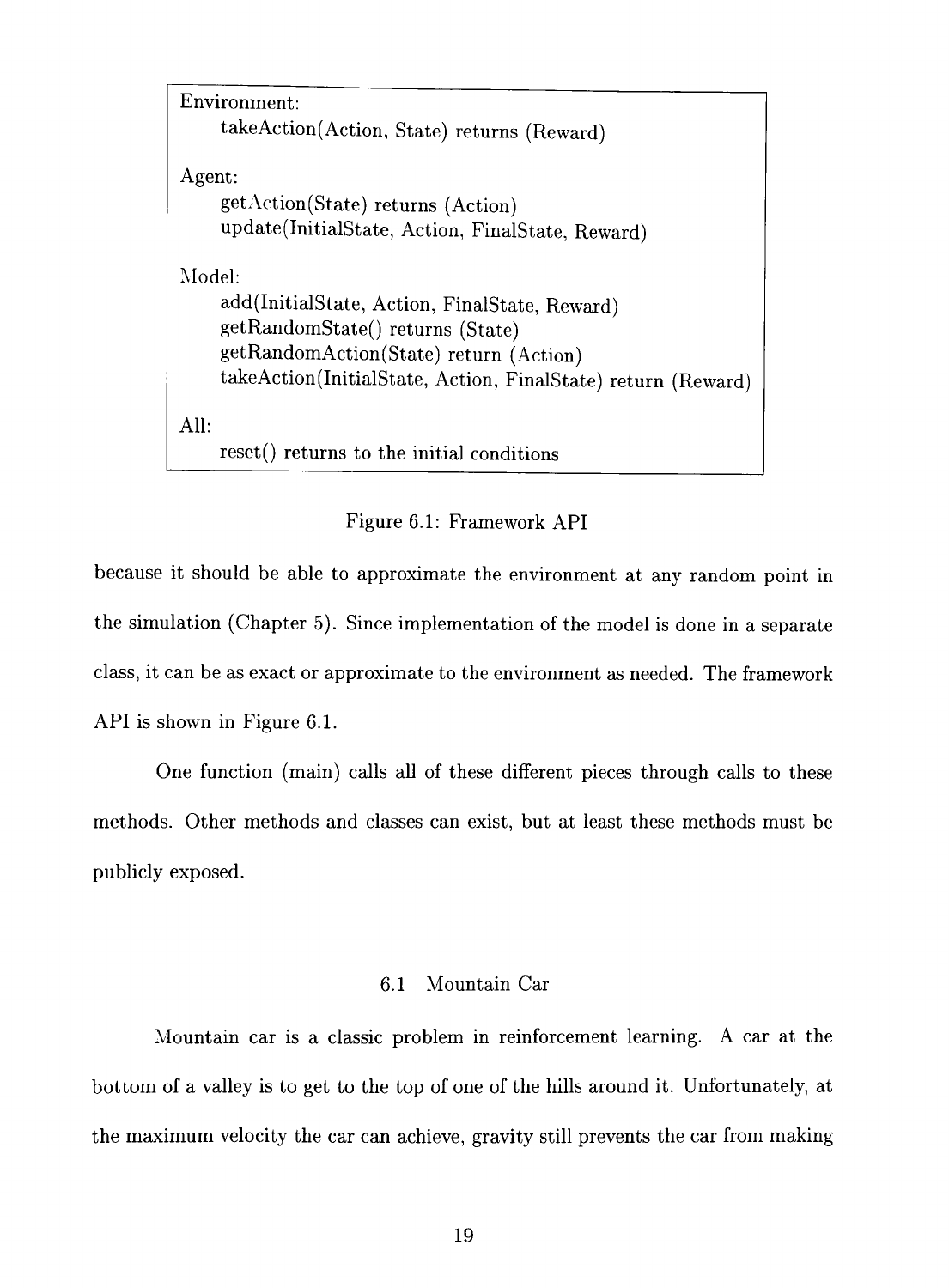

Figure 6.2: Mountain Car

it to the top of the hill (Figure 6.2). Therefore, the car must learn to back up the opposite side of the hill and accelerate down that side to increase its forward velocity and get to the top of the hill on the other side. This is a relatively simple environment to start with because only two parameters are needed to learn the task, the position and velocity of the car.

Three sets of trials are run. The first is just the agent and the environment, no simulation takes place. Second, the agent is simulated against the Dyna model in addition to the environment. Finally, the Hybrid model is used, adding stochastic events to the modeling.

The learning agent uses Q-Learning to do its value iteration. The RL agent uses an  $\alpha$  of 0.1, discounting factor ( $\gamma$ ) of .85, and chooses random actions 20% of the time. However, starting at episode 20, the randomness decreases .05% every 5 episodes. This gives the learning agent the chance to explore in the beginning, yet still follow a greedy policy after significant learning has taken place.

Both of the models have similar characteristics. Each discretizes their state space into a 30 by 30 grid. A large grid is needed to overcome problems of losing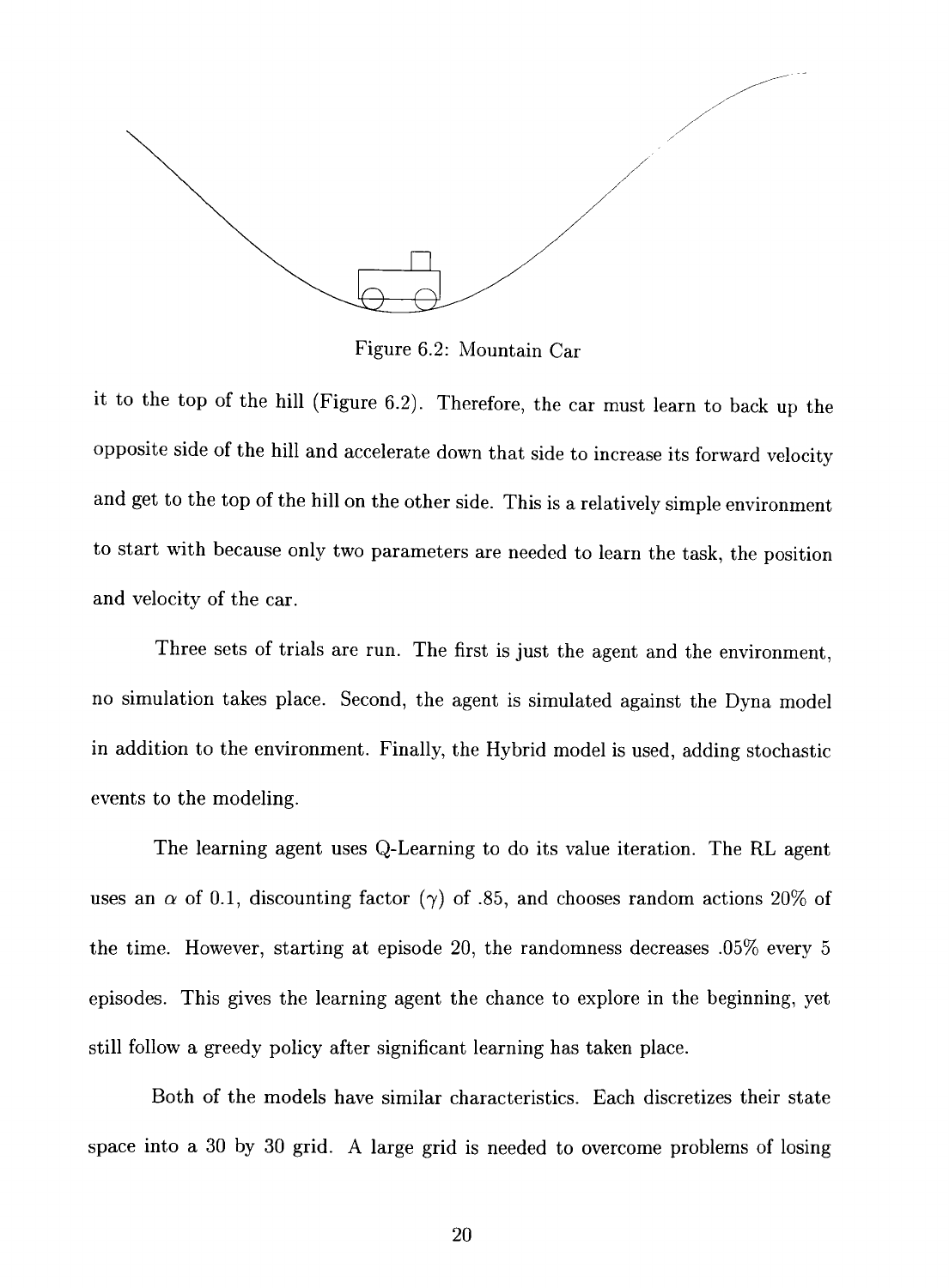Method from framework: takeAction(InitialState, Action) return (FinalState, Reward) if *InitialState* previously seen then if *Action* previously seen in *InitialState*  then replace previous *Action, FinalState* and *Reward* in *InitialState* with new values else add *Action, FinalState, Reward* to *InitialState*  else add *InitialState, Action, FinalState, Reward* to model

#### Figure 6.3: Dyna Method Add

determinism when discretizing the state space. This is a problem for the Dyna model (Chapter 5). When in use, both models are used for 5 simulation steps. Each model also designates the individual states to record which actions can be take from that state and what state is the result of that action. This is where the models differ.

The Dyna model keeps track of only deterministic transitions. For each initial state, it stores what action is being taken in that state and where that action transitioned the first time it sees a new action for that state. Each time that action is seen again in that initial state, the previous values are overwritten by the new values. The algorithm the Dyna method uses for adding states to the model is in Figure 6.3

The Hybrid model stores the initial state, any action taken in the initial state, and stores multiple state transitions from the actions in the inftial state. Any time an action is seen in an state, the model records where that action transftions in a probability distribution function (pdf) for that action in that state. When state transitions are requested in a state during simulation, this pdf is used to determine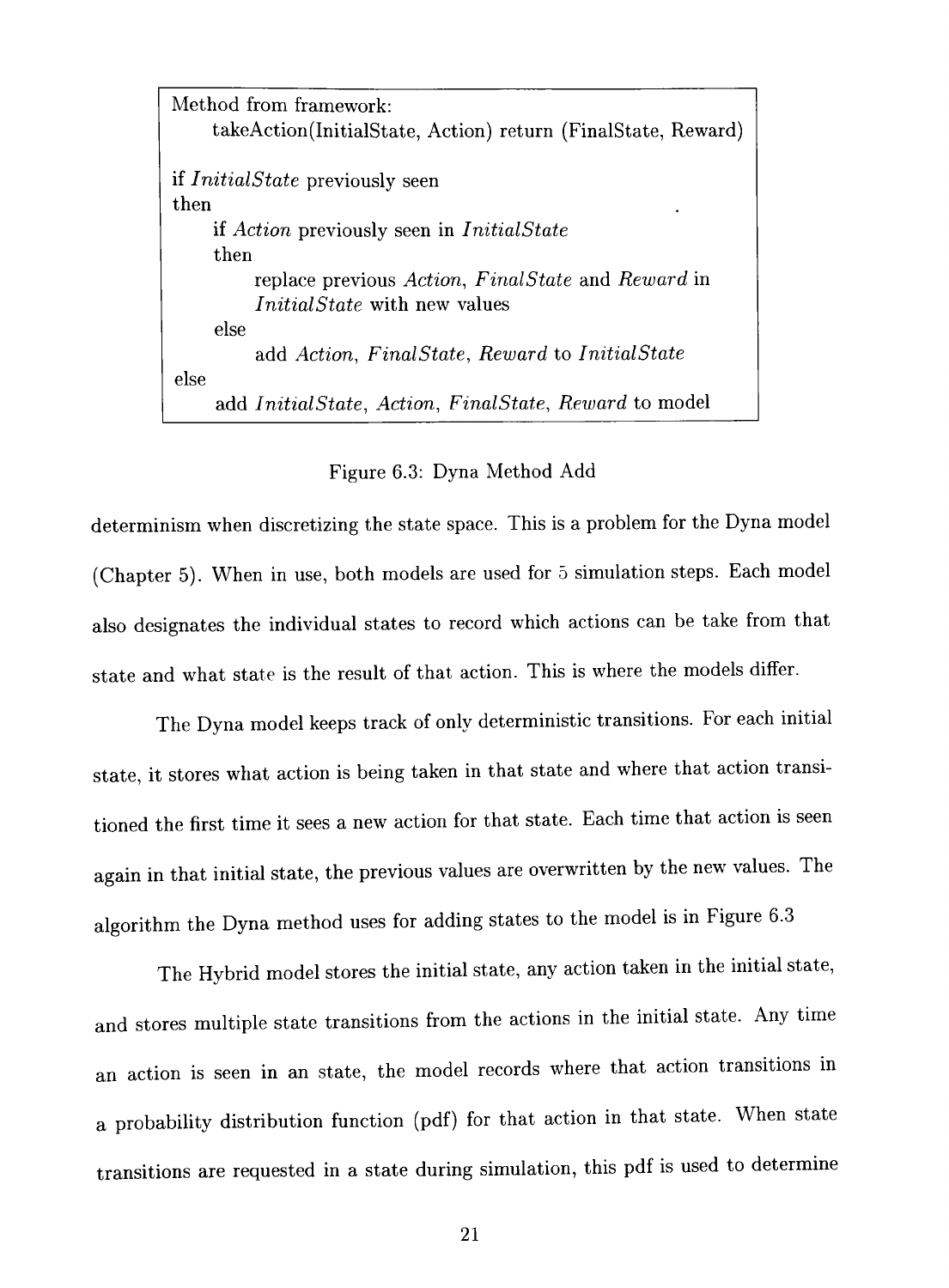Method from framework: takeAction(InitialState, Action) return (FinalState, Reward) if *InitialState* previously seen then if *Action* previously seen in *InitialState*  then add *FinalState, Reward* to pdf for *Action*  else add *Action, FinalState, Reward* to *InitialState*  else add *InitialState, Action, FinalState, Reward* to model

Figure 6.4: Hybrid Method Add

what final state that action reaches. These are stochastic transitions. This algorithm appears in Figure 6.4

Each trial is run 50 times and averaged over 30 runs. A graph of the number of episodes each method took per trial appears in Figure 6.5. Inftially, aU of the trials perform many steps per episode. Because of this, the resolution in Figure 6.5 after the learning of the task is hard to see. Figure 6.6 is much easier to see. The first two episodes are left off of the graph intentionally. For each method the number of steps is the same on the first episode, since nothing is yet known about the environment. The second episode is still very large for the direct RL case and skews the scale on the graph. This graph demonstrates how each method converges to optimal and how they compare to the convergence of the other methods. As can be seen in Figure 6.6, both models find the optimal policy more quickly, finding the optimal policy withing a few episodes. The direct RL agent takes around 30 episodes to find the optimal policy. The Dyna model and the Hybrid model both seem to have similar characteristics in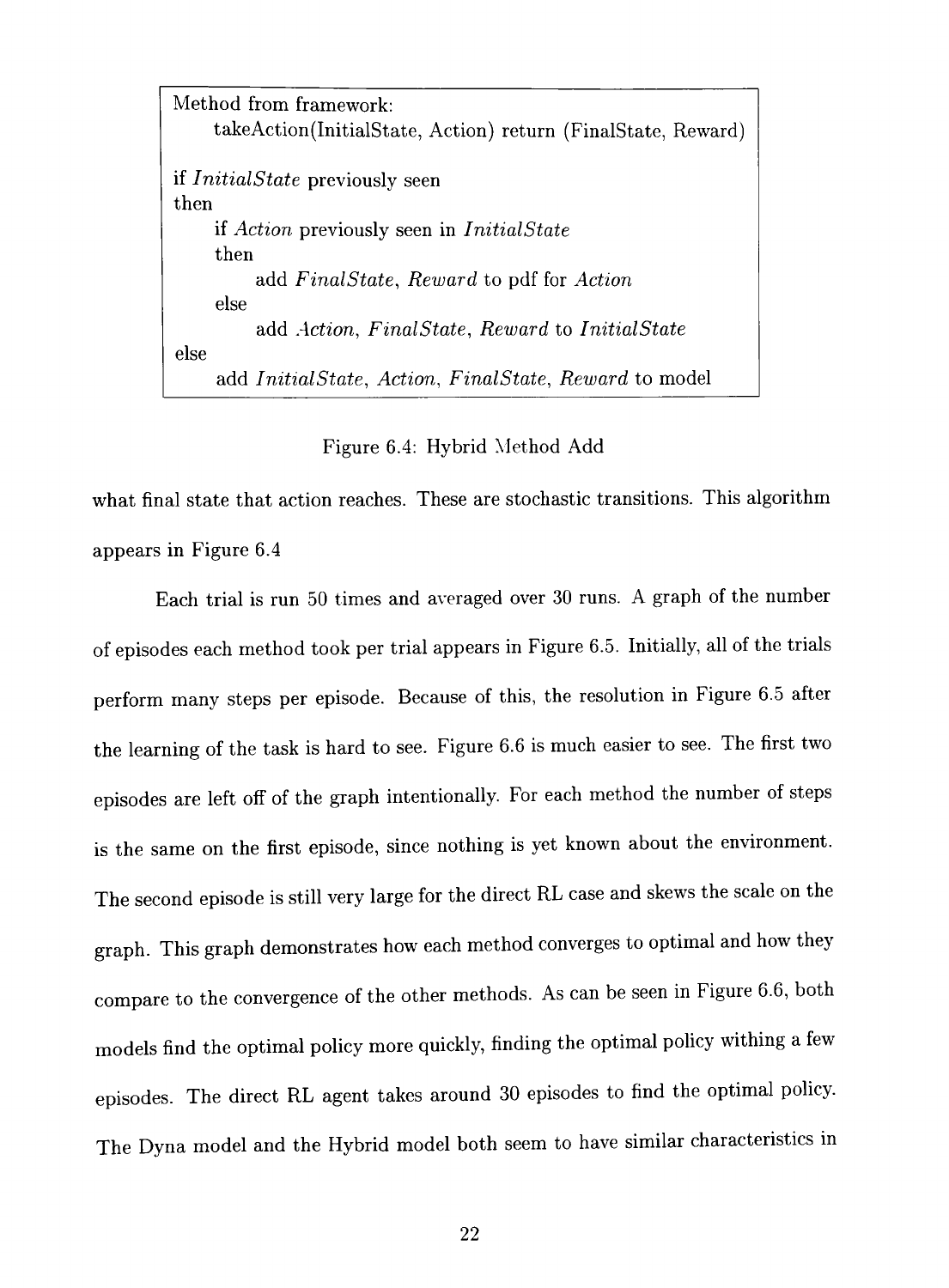

Figure 6.5: Mountain Car Number of steps per episode complete this graph.

Figure 6.7 shows the how long each episode takes to run. This graph is also taken from 50 episodes averaged of 30 runs. The direct RL agent runs in a much shorter amount of time, as to be expected. Again, both of the model lines are similar. This suggests that both models are about the same in performance.

Looking at the graphs suggests some similarities in both the Dyna model and the Hybrid model. To determine how similar to each other they are, a Student's t-test can be run. The Student's t-test can be used to determine if data sets are statistically different or not. For the tests the data sets are broken up into 2 regions. The two regions are the region the agents are learning and then the region after the learning has finished. The results are shown in Table 6.1.

A "Similar" in the table means the two methods are statistically similar. "Dif-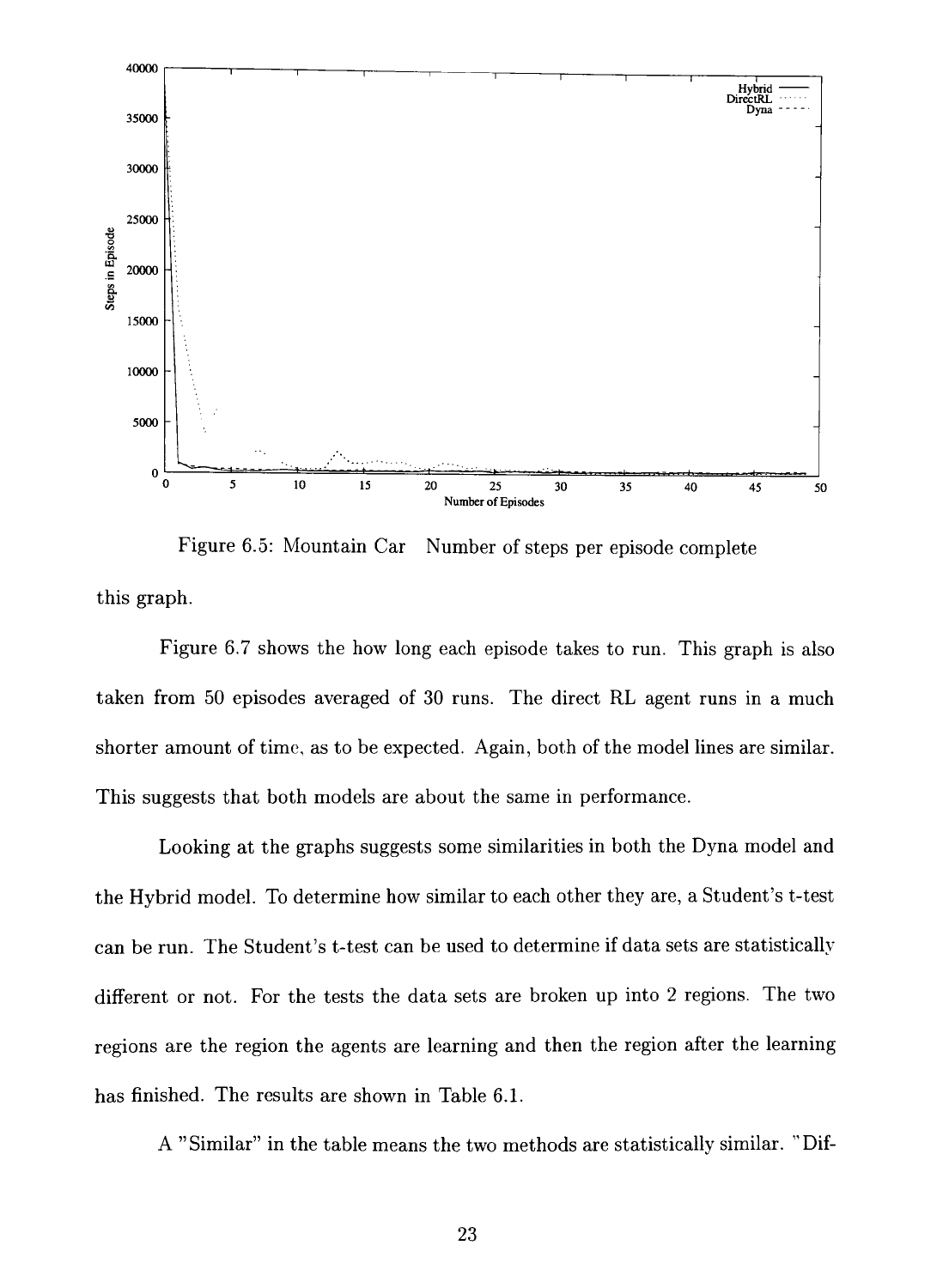

Figure 6.6: Mountain Car - Number of steps per episode modified



Figure 6.7: Mountain Car Time per episode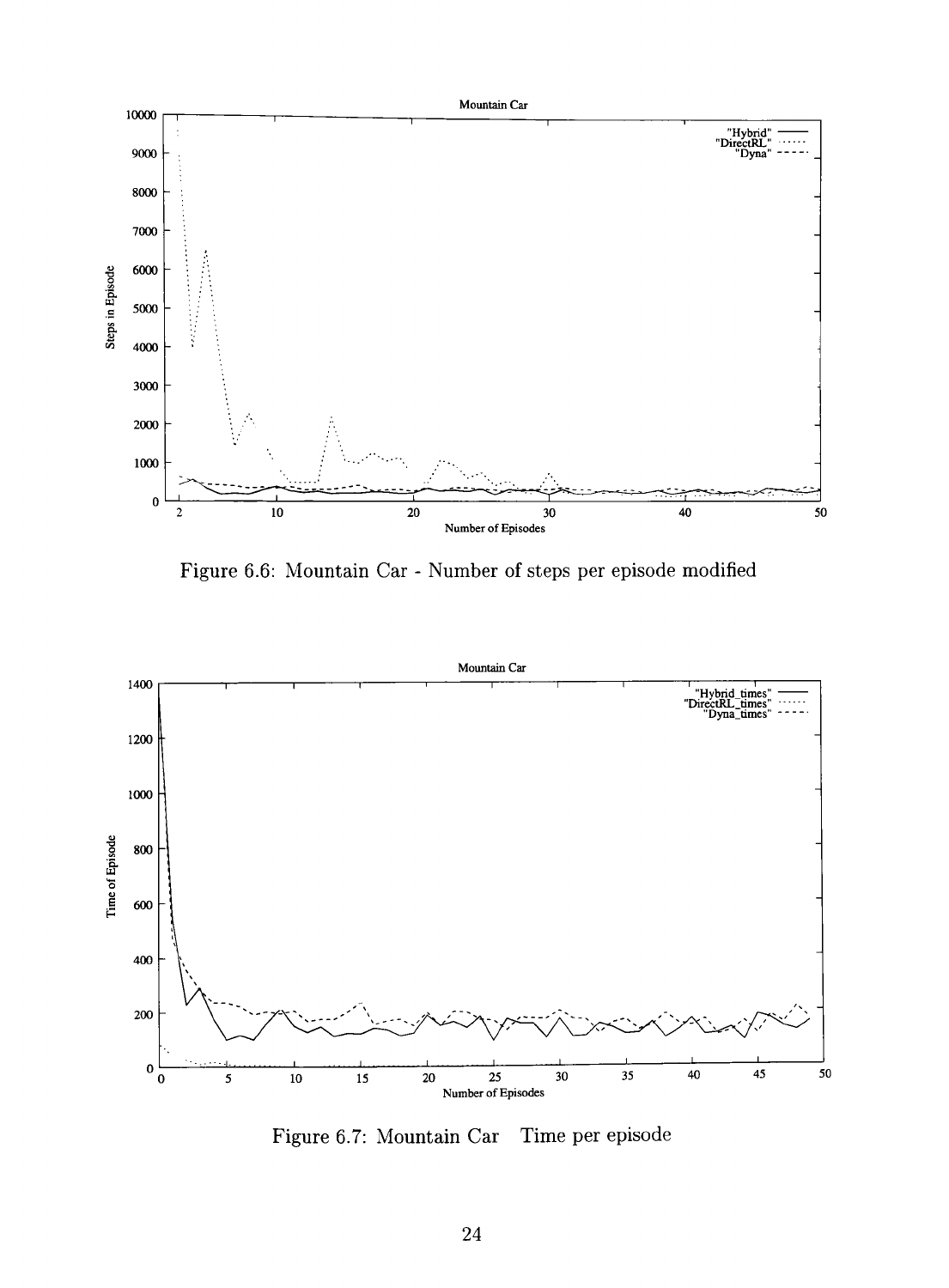| Table 6.1: Method Comparison |           |                        |  |  |
|------------------------------|-----------|------------------------|--|--|
| Methods                      |           | Learning Post-learning |  |  |
| Direct Dyna                  | Different | Similar                |  |  |
| Direct - Hybrid              | Different | Similar                |  |  |
| Dyna - Hybrid                | Similar   | Different              |  |  |

ferent" means the methods are different. It can be seen that the models are statistically similar, however different than the direct RL method. However, once the optimal solution has been found, the model learning becomes similar to the direct RL method. Although, they do differ slightly from each other. The agent using Dyna had a little trouble with the optimal policy, probably due to the non-deterministic nature of the of the state space.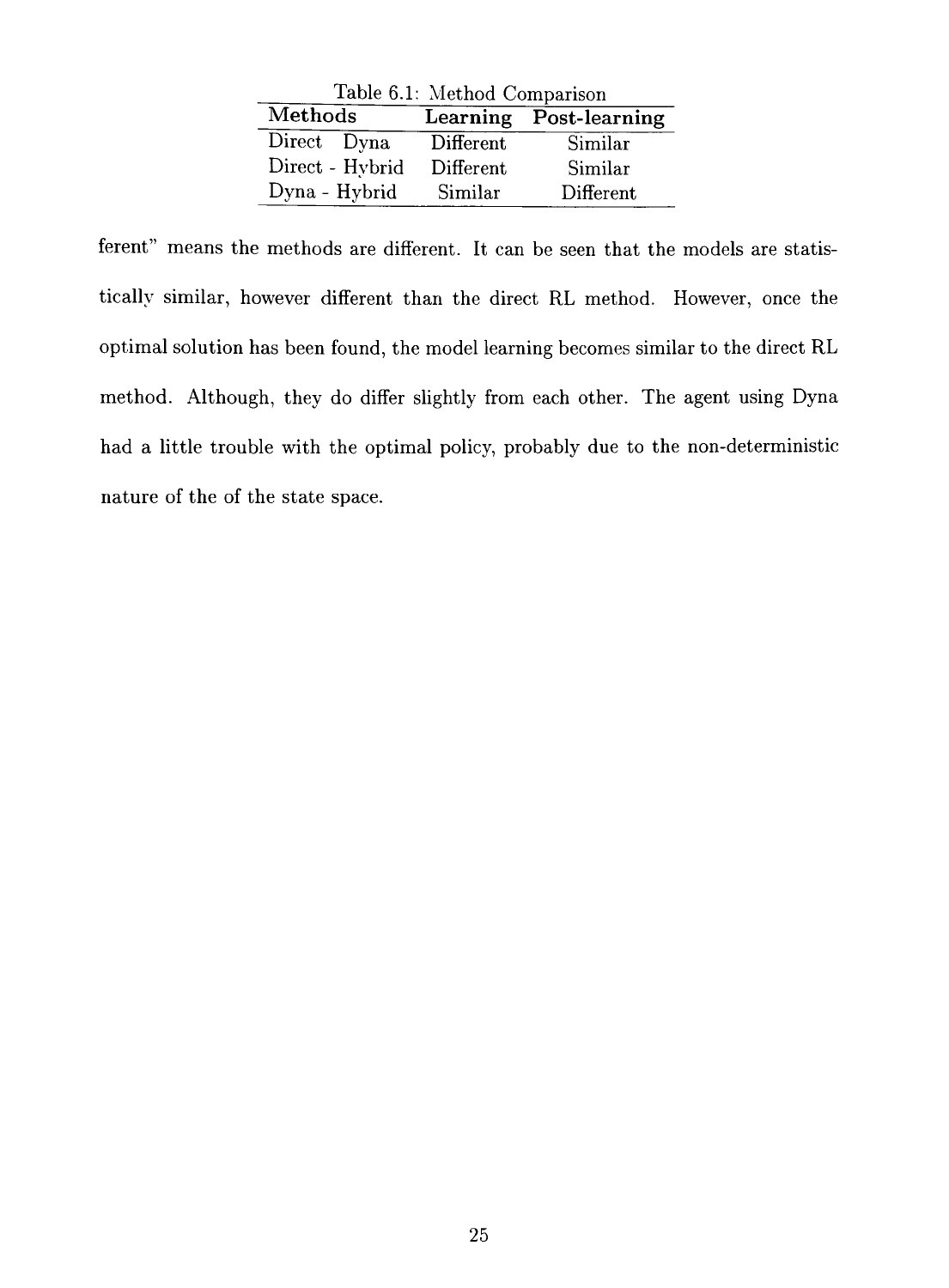## **CONCLUSIONS**

Figures 6.6 and 6.7 and additionally table 6.1 show proof that this work has realized its goals. The Hybrid model can handle stochastic transitions in an online environment. It performs comparable to the Dyna model without adding a lot of additional CPU time. Also, once the optimal policy is found, the direct RL combined with the Hybrid model produce similar results, as to be expected. However, the direct RL and Hybrid model combination greatly increase the learning rate, similar to the direct RL and Dvna model combination.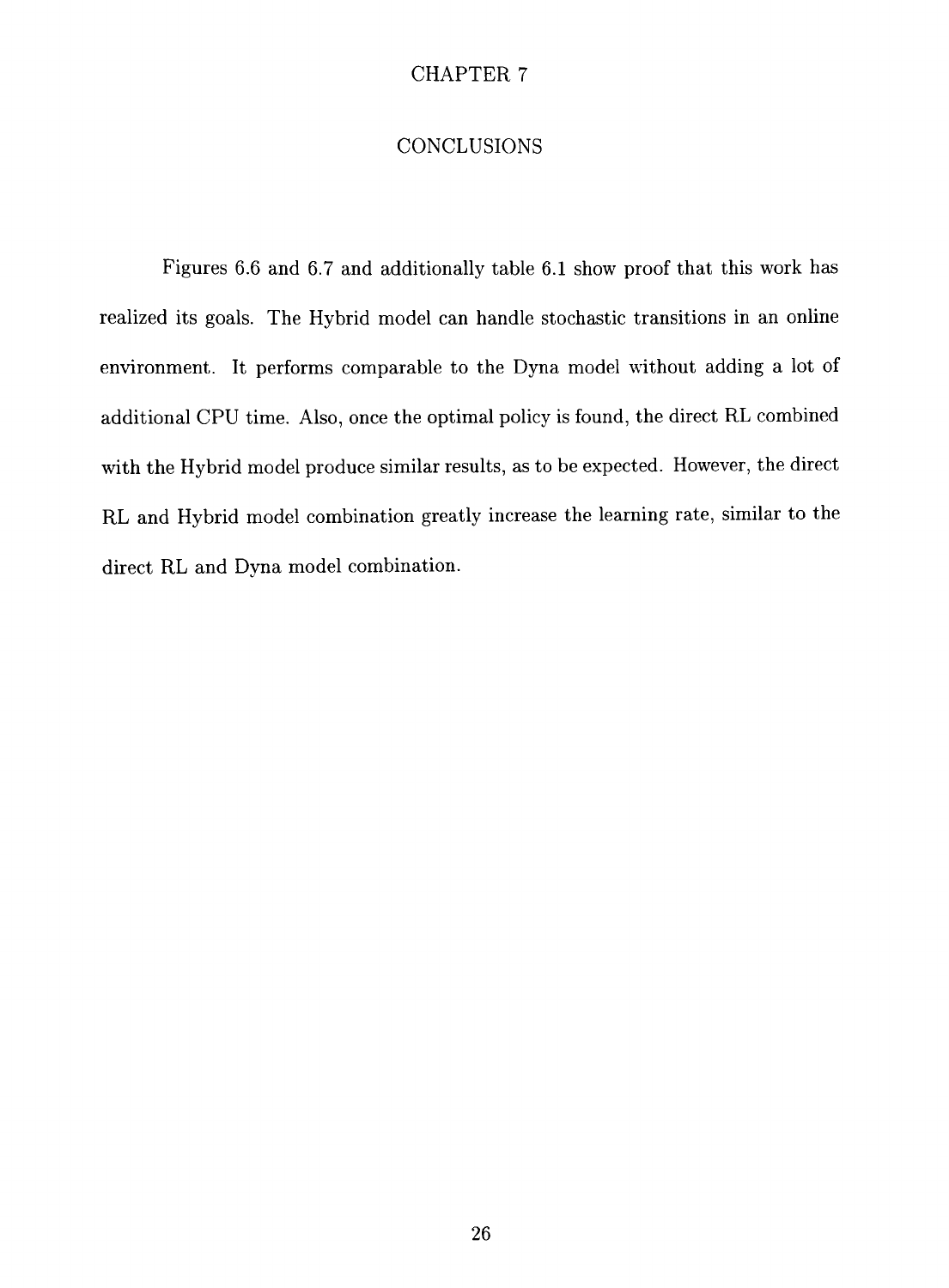### FUTURE WORK

While the Hybrid model demonstrated similar performance and modeling to the Dyna model, there were are few assumptions it knew beforehand. The maximum and minimum of each parameter was known before the start of the trials. This information could easily be determined during the course of the trials. However, the maximum and minimum of each parameter affects the size of the states in the model. As the maximum and minimum of a parameter changes, the size of the state would grow or shrink. It would be interesting if these changes in size affect how well the agent can learn using the model or if some scaling of the states and the values in them would be needed for each change.

Also, the Hybrid model presented in the work learns an environment. This environment's behavior is assumed to be the same throughout the trials. A study could be made to see if the Hybrid model could adapt to changes in the way the environment behaves. An example might be a robot learning an obstacle course. The robot's actions might be stochastic through the course, and the course is modeled by the Hybrid model. However, once the course is learned, what happens if it changes? This type of study could extend ideas found in this work.

At the beginning of the learning process, the model is not at all usable on its own. However, the hybrid model produced by the end of the learning process is actually a MDP representing the environment. Currently this MDP is lost at the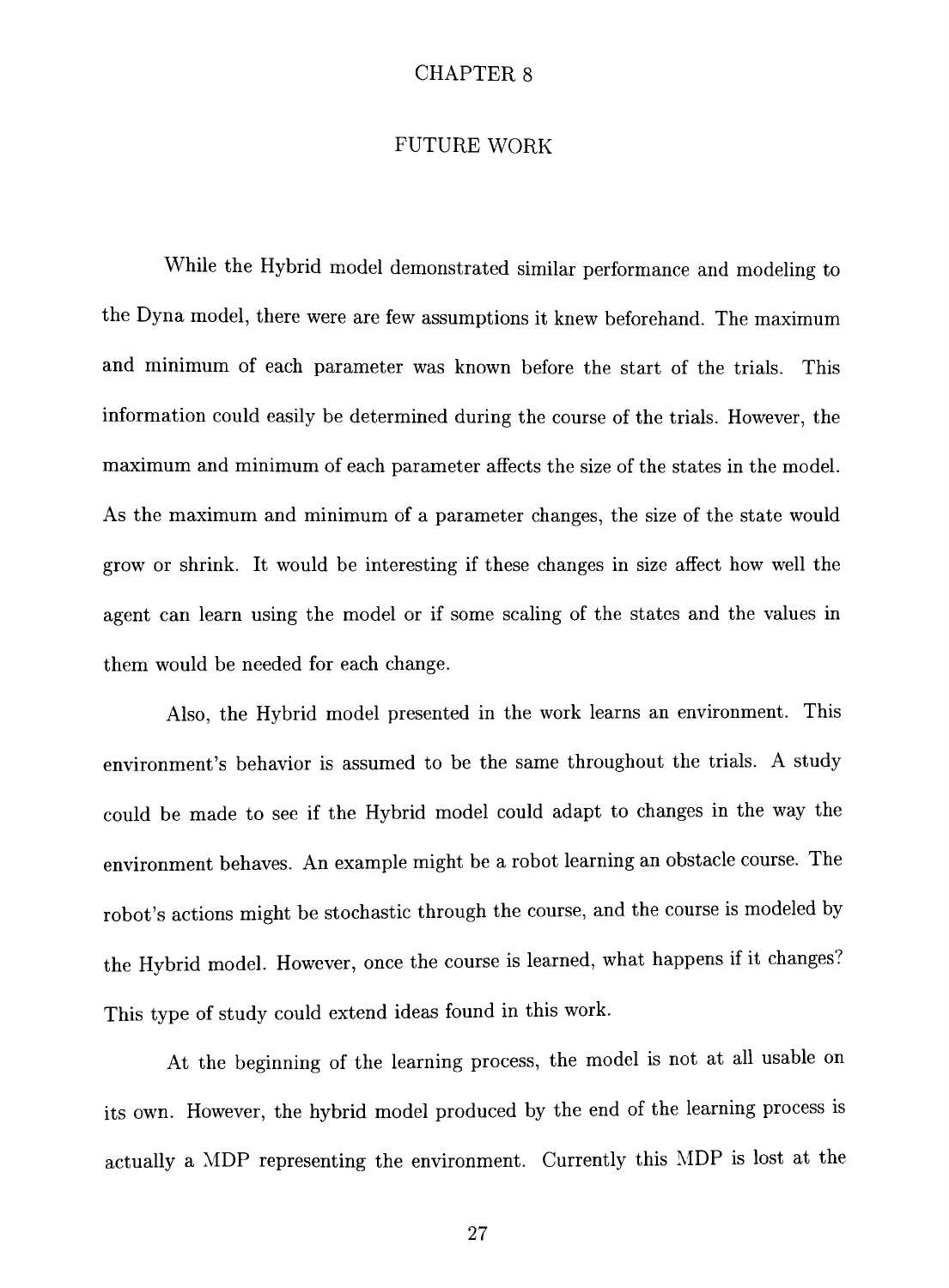end of the trials. Future effort could be put into retrieving this MDP to be usable in future simulations.

Finally, the environment used for testing is fairly simple to learn. Mountain Car only needs two parameters in order to learn an optimal policy. Testing the hybrid model method against more complicated environments (those requiring more parameters to learn) and checking the results would be necessary.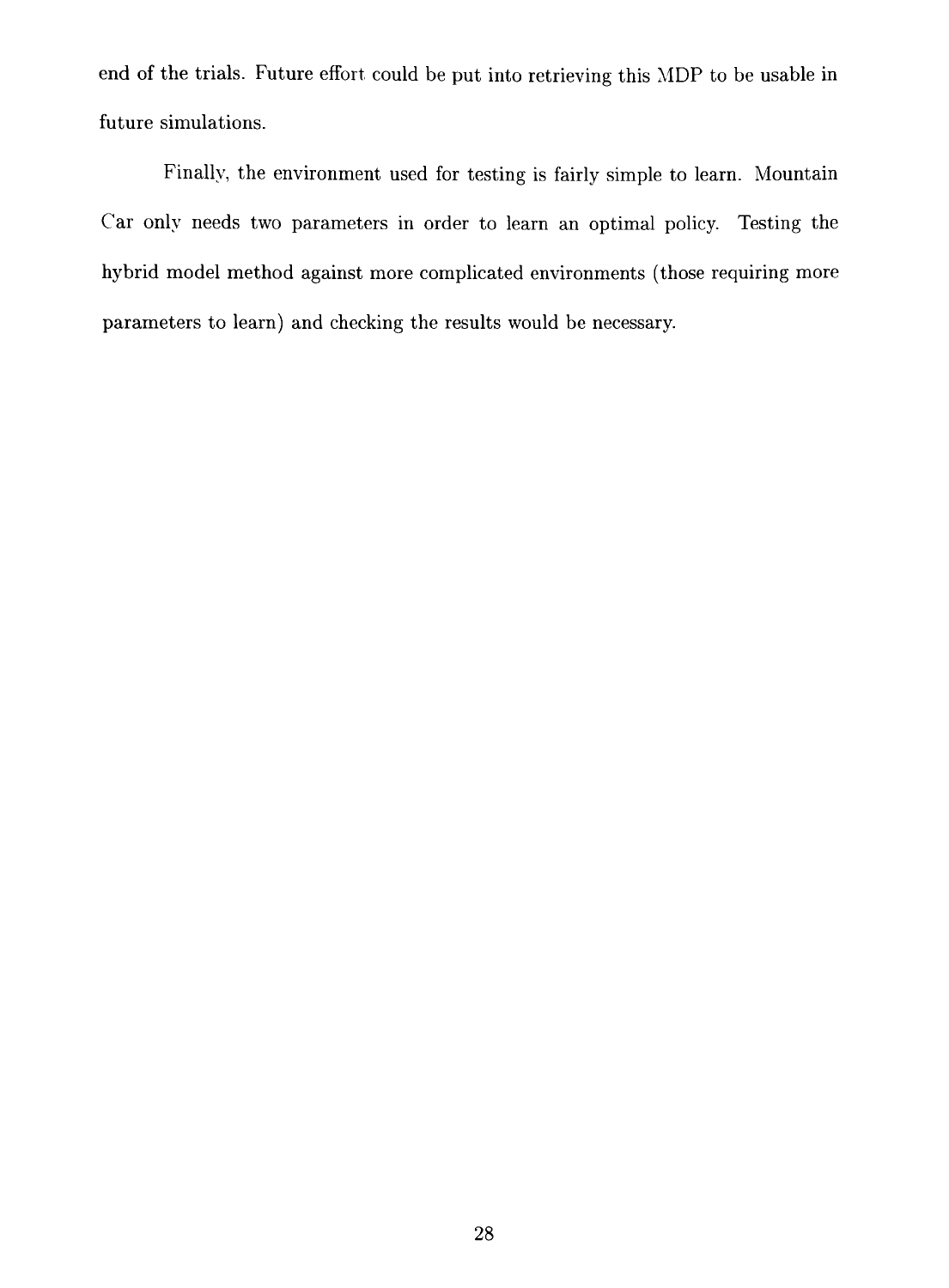### REFERENCES

- Baum, L. E. and G. R. Sell (1968). Growth functions for transformations on manifolds. *Pac. Journal of Math 27,* 211-227.
- Huang, X., A. Acero, and H.-W. Hon (2001). Spoken Language Processing. Englewood Cliffs, NJ: Prentice Hall.
- Rabiner, L. R. (1989). A tutorial on hidden markov models and selected applications in speach recognition. In *Proceedings of the IEEE, Vol. 77, No. 2,* pp. 257-287.
- Ronald, B. Hierarchical control and learning for markov decision processes.
- Russell, S. and P. Norvig (1995). Artificial Intelligence A Modern Approach. Englewood Cliffs, NJ: Prentice Hall.
- Singh, S. P., T. Jaakkola, and M. I. Jordan (1994). Learning without state-estimation in partially observable markovian decision processes. In *International Conference on Machine Learning,* pp. 284-292.
- Sutton, R. S. (1990). Integrated architectures for learning, planning, and reacting based on approximating dynamic programming. In *Proceedings of the Seventh International Conference on Machine Learning,* pp. 216-224.
- Sutton, R. S. and A. G. Barto (1998). *Reinforcement Learning: An Introduction.*  Cambridge, Massachusetts: MIT Press.